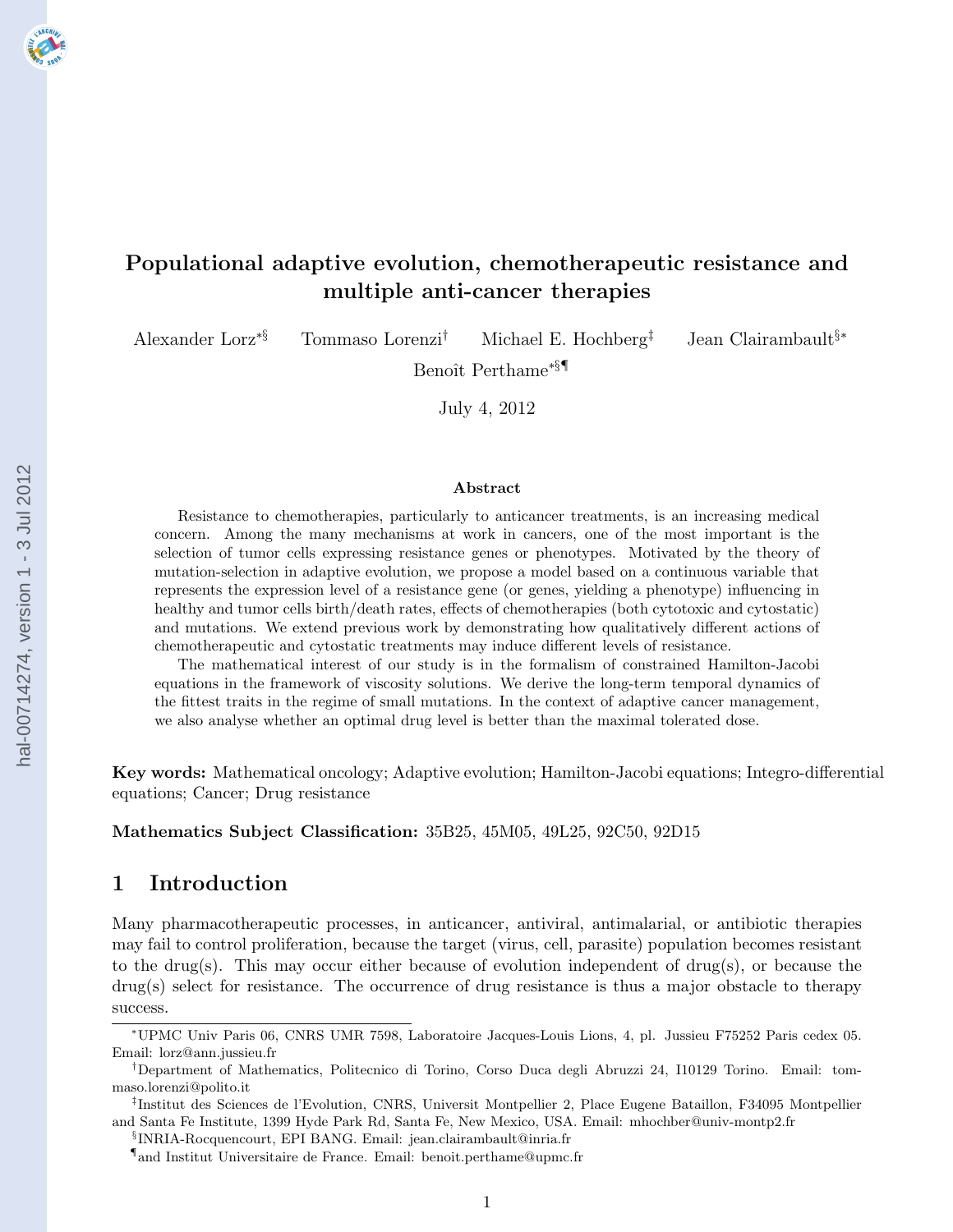Resistance is commonly seen in a diverse range of systems including agriculture pest resistance to toxic crops [\[31,](#page-25-0) [45\]](#page-26-0), bacterial resistance to antibiotics [\[1\]](#page-23-0), mosquito resistance to antimalarial treatments [\[2\]](#page-23-0) and references therein) and bacterial resistance to high copper concentrations [\[27\]](#page-25-0).

There is overwhelming evidence that populations of cancer cells may harbour a diverse array of chemo-resistant subpopulations.

Resistance mechanisms in cancer may be classified according to at least two major effects:

• Cell adaptation. Cells may adapt metabolically in response to drugs. A typical example is the release of resistance proteins such as P-gp and other ABC transporters (ATP Binding Cassette), and studies on large human cohorts have shown their correlation with resistance in Acute Myeloid Leukemia [\[35\]](#page-25-0)), since they promote the efflux of toxic molecules from leukaemic cells [\[10, 24\]](#page-24-0). Induction of ABC transporter gene transcription by stressful conditions (including exposure to anticancer drugs) is a likely contributing mechanism, as reviewed in [\[41\]](#page-25-0). This resistance mechanism can further be enhanced by protein exchange between cells [\[40\]](#page-25-0), and its properties have been analysed using a mathematical model [\[36\]](#page-25-0). In as much as these mechanisms occur in individual cells and do not involve differential selection on variants resulting from mutations, we distinguish such *cell adaptation* mechanisms from other mechanisms stemming from mutations.

• Mutations. It is generally accepted that tumor cells usually have higher division and higher mutation rates than normal cells; possible mechanisms for this have been investigated in bacterial populations in stressful conditions, inducing the formation of error-prone polymerase [\[30\]](#page-25-0), from which one may infer similar explanations for cancer cells. Moreover, when a drug targets a specific DNA site or a specific protein, a mutation that deletes this site or induces a change in protein conformation may confer resistance to mutant cells [\[42\]](#page-26-0).

To elicit the relative contributions of these two mechanisms presents a considerable challenge. The answer may depend on many parameters such as the type of tumor and therapy. In the latter case, such mutations (possibly by a single amino acid of the target protein) may induce resistance to the drug at stake, whereas in the former case of multiply targeted drugs (or drugs with unidentied specic targets) a re-wiring of intracellular signaling networks is a plausible mechanism, as discussed in [\[33\]](#page-25-0). As a first approach to this complex question, we focus in this paper on continuous mechanisms that involve resistance induced by the drug environment on cell populations, and not on mechanisms that can be represented by a constant probability of mutation resulting in drug resistance, as in classical studies such as [\[22\]](#page-24-0) or more recent work based on evolutionary models in a stochastic setting [\[29\]](#page-25-0).

In this paper we are particularly interested in the latter mechanism, which is closely related to the process of Darwinian evolution, according to which certain rare mutants may have positive growth rates and be selected in environments that would otherwise result in ecological extinction. The term of 'evolutionary rescue' has been coined for situations where a population is saved from extinction by natural selection of genetic variants either existing in a population when environmental conditions deteriorate, or emerging during the otherwise inexorable decline to extinction. In this view, because some mutant cells have a fitness advantage, they will come to dominate dynamics and the population as a whole. We propose a mathematical model that takes into account birth, death and mutation rates of healthy and cancer cells depending on the level of resistant phenotype expression. Different expression levels would be reflected by the cell content of proteins (e.g., ABC transporters) responsible for expelling toxic molecules. We assume this expression level to be a continuous variable, and as such amenable to provide a basis for structured population models designed according to a selection/mutation type of formalism previously developed using Partial Differential Equations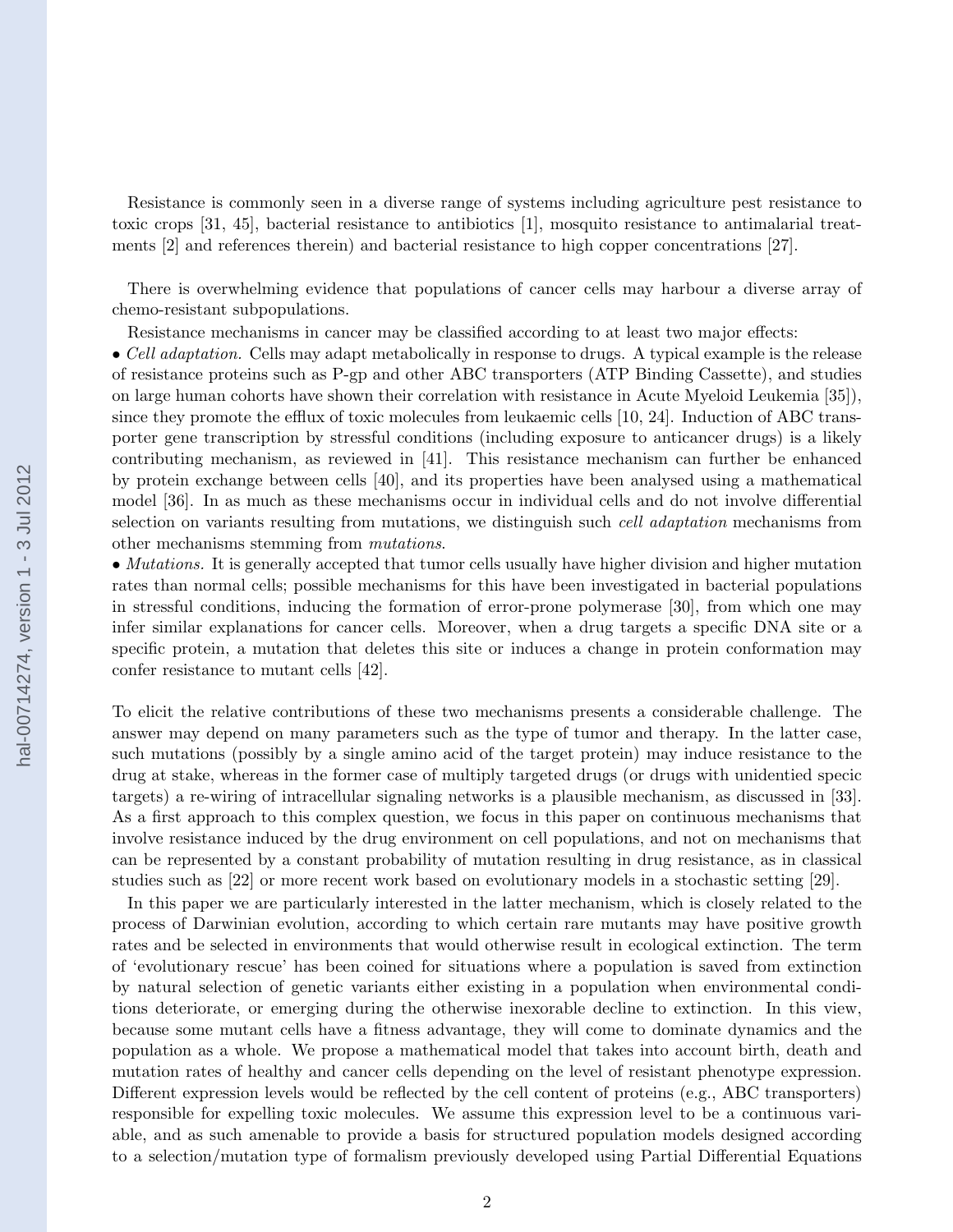[\[7,](#page-23-0) [8, 9, 14,](#page-24-0) [32, 34, 38\]](#page-25-0).

The phenomenon of drug resistance is usually described mathematically by considering two distinct types of cells, sensitive and resistant. A recent probabilistic approach [\[18\]](#page-24-0) incorporated dose modulation to study the evolution of resistance under various dosing strategies. Unlike probabilistic models, we do not consider that a cell or a cell population is necessarily either totally sensitive or totally resistant to a given drug; rather we introduce a continuous physiological variable describing resistance between 0 (completely sensitive population) and  $+\infty$  (completely resistant population). Such a vari-able, which may be genetic or epigenetic [\[12\]](#page-24-0), indeed provides the basis for a physiologically structured model of resistance.

Mathematical models [\[21\]](#page-24-0) incorporating phenotypic and microenvironmental factors suggest that adaptive treatment strategies can improve long-term survival compared to a maximum dose strategy. This may be achieved at the cost of maintaining the persistence of sensitive tumor cells, which are fitter than the resistant cells in low drug pressure conditions (i.e., not trying to eradicate them, an apparently paradoxical view ('adaptive therapy') [\[20, 21\]](#page-24-0), most likely applicable to slowly developing tumors only). Conversely, in cases of sudden rapid proliferation (e.g., acute leukaemias), only the employment of maximum tolerable doses is thought to have chances of controlling or eradicating the cancer cell population.

Furthermore, depending on the nature of the tumor, different sorts of drugs can be used either separately or in combinations, in order to reduce the probability of resistance emergence and reduce side-effects on healthy cells [\[43\]](#page-26-0). This aspect is studied in [\[46, 47\]](#page-26-0) using ordinary differential systems which give a macroscopic understanding on the use of multitherapies. In particular, besides cytotoxic drugs, here we focus on an additional class of therapeutic agents, so-called cytostatic drugs, which act by slowing down cancer cell proliferation and tumor growth. Cytostatic drugs have lower toxicity for healthy cells and reduce the emergence of resistance, which usually follows from treatments with cytotoxic drugs. In fact, they allow the survival of a small number of chemosensitive cells, which can reduce the growth of resistant clones through competition for space and resources. Moreover, whereas cytotoxic drugs remove sensitive cells from the population, they do not prevent the proliferation of chemo-resistant cells. There are two important effects of such therapies on cancer resurgence and its aggressiveness. Firstly, proliferating resistant cells may produce a series of increasingly aggressive subpopulations through natural selection [\[6\]](#page-23-0). Secondly, toxic effects of the drug on chemoresistant cells, although not lethal, may induce genetic instabilities resulting in the generation of more aggressive mutant cancer cell lines [\[19\]](#page-24-0). These concerns within an expanding chemoresistant population are reduced under combined chemostatic and chemotoxic therapies, since toxicity of the latter is reduced, and the chemostatic drug holds in check the multiplication of the chemoresistant subpopulation.

The paper is organized as follows. We first present a model for healthy and tumor cells, structured by a variable representing the expression level of the resistance gene. We consider cases with and without chemotherapy. We also analyze the global behavior of solutions without mutations. Then, in Section [3,](#page-7-0) we turn to the analysis of situations with small mutations and employ the methodology of populational adaptive evolution to describe the dynamics of the fittest cells. Section [4](#page-13-0) is devoted to the question of analyzing, for this simple model, whether the maximal tolerated dose is the optimal choice to impede the evolution of resistance. Section [5](#page-14-0) presents several numerical simulations that illustrate our theory. Finally, we propose in Section [6](#page-16-0) a model for the dynamics of healthy and cancer cells exposed to cytotoxic and cytostatic drugs. The model relies on the same structured population formalism presented at the beginning of the paper and it is analyzed by means of numerical simulations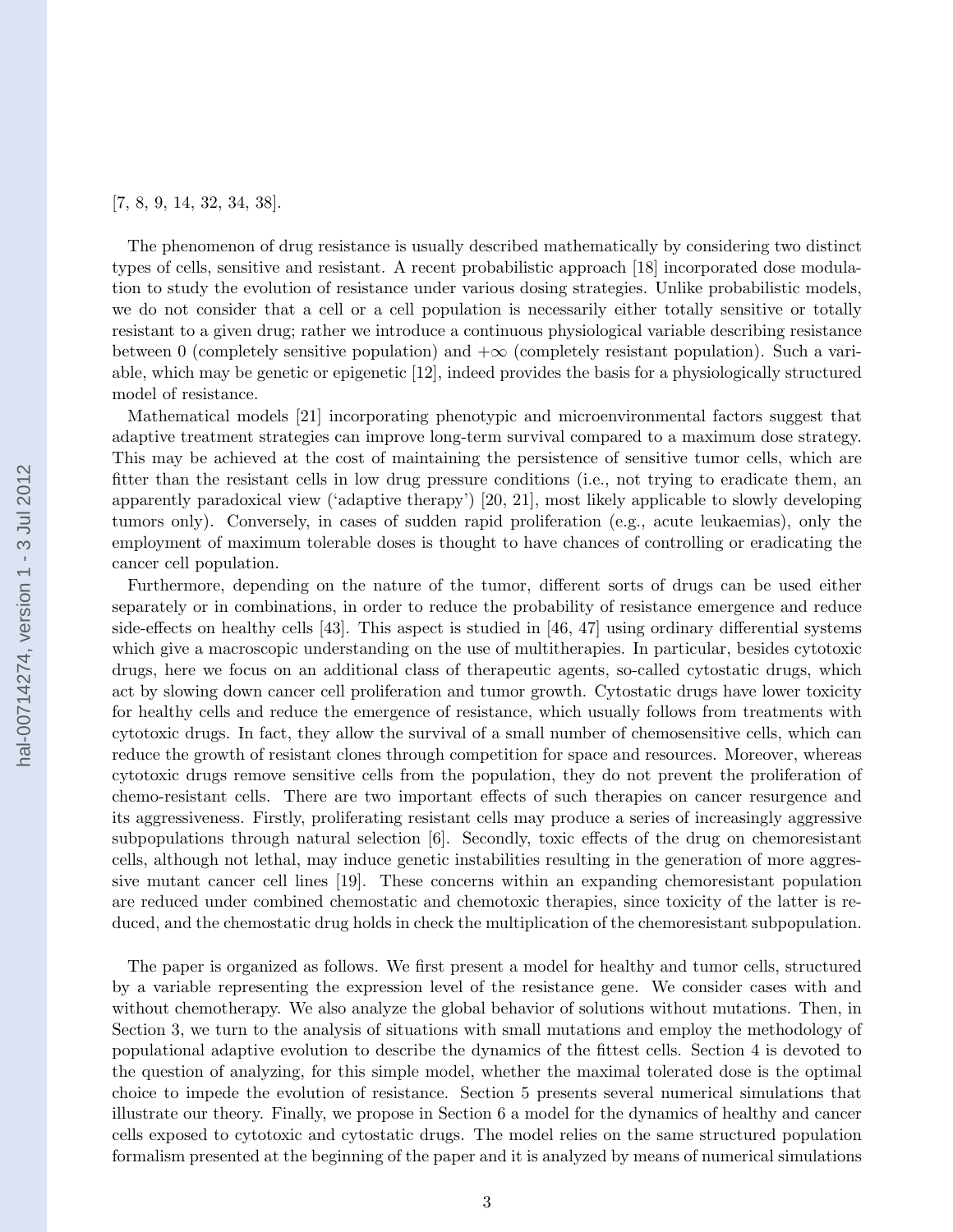<span id="page-3-0"></span>looking for combined doses resulting in treatment optimization.

# 2 A structured population model for healthy and tumor cells under the effects of cytotoxic drugs

A major constraint in chemotherapy is to keep the toxic effect on healthy cells below a critical threshold. For that reason, it is preferable for a model to be able to represent both healthy and tumor cells. This is what we propose here in a simple equation that can take into account both types of cells, thus tackling the two major issues of medical treatments in general: adverse toxic effects in healthy cells and occurrence of drug resistance in diseased cells. At this stage we do not represent the spatial extension of tissues; this is an ingredient that can be included in a second stage. It is indeed more important from a therapeutic point of view to structure the two populations according to a physiological variable, e.g., a continuously evolving genetic trait or a cell content in specific proteins, that physiologically describes the evolution of the population as influenced by the treatment, than to include a space variable in the model.

### 2.1 Selection/mutation model

Let  $n_H(x, t)$  /  $n_G(x, t)$  denote the population density of healthy / cancer cells with gene resistance expression level x at time t. In the sequel we will use the term 'gene expression' meaning not only expression of one supposed resistance gene, but more generally of several genes yielding together a continuous drug resistance phenotype, more or less in the same way as others represent evolution towards malignancy in colorectal cancer [\[15\]](#page-24-0), revisited by [\[44\]](#page-26-0). Note that in the model we develop below, we do not represent evolution towards malignancy, assuming the existence of an already constituted cancer cell population (with subscript  $C$ ), opposed to a healthy cell population (with subscript  $H$ ). The resistance level  $x$  to the drug can be measured either by the average molecular cell concentration or activity of ABC transporters that are known to be associated with resistance to the drug, or by the minimal drug concentration to kill the population (more precisely the LD50, LD90... of pharmacologists, i.e., the minimal dose to kill a given percentage of the cell population). Different strains of the same initial cell lineage, selected by exposure to progressively increasing doses of the same drug, are indeed available in tumor banks, such as acute myeloblastic leukemia (AML) cells at the Tumor Bank of St. Antoine Hospital in Paris [\[48\]](#page-26-0). We a priori take  $0 \leq x \leq \infty$ , even though the design of the model should lead to limitations on the possible values of  $x$ .

The growth dynamics of healthy and tumor cells with a chemotherapy is given by the system

$$
\frac{\partial}{\partial t} n_H(x,t) = \left[ \frac{\frac{1-\theta_H}{(1+\rho(t))^{\beta}} r(x)}{\frac{1-\theta_H}{(1+\rho(t))^{\beta}} r(x)} - \frac{d(x)}{d(x)} - \frac{c(t)\mu_H(x)}{c(t)\mu_H(x)} \right] n_H(x,t) + \frac{\theta_H}{(1+\rho(t))^{\beta}} \underbrace{\int r(y) M_{\sigma_H}(y,x) n_H(y,t) dy}_{\text{birth with mutation}},
$$
\n(1)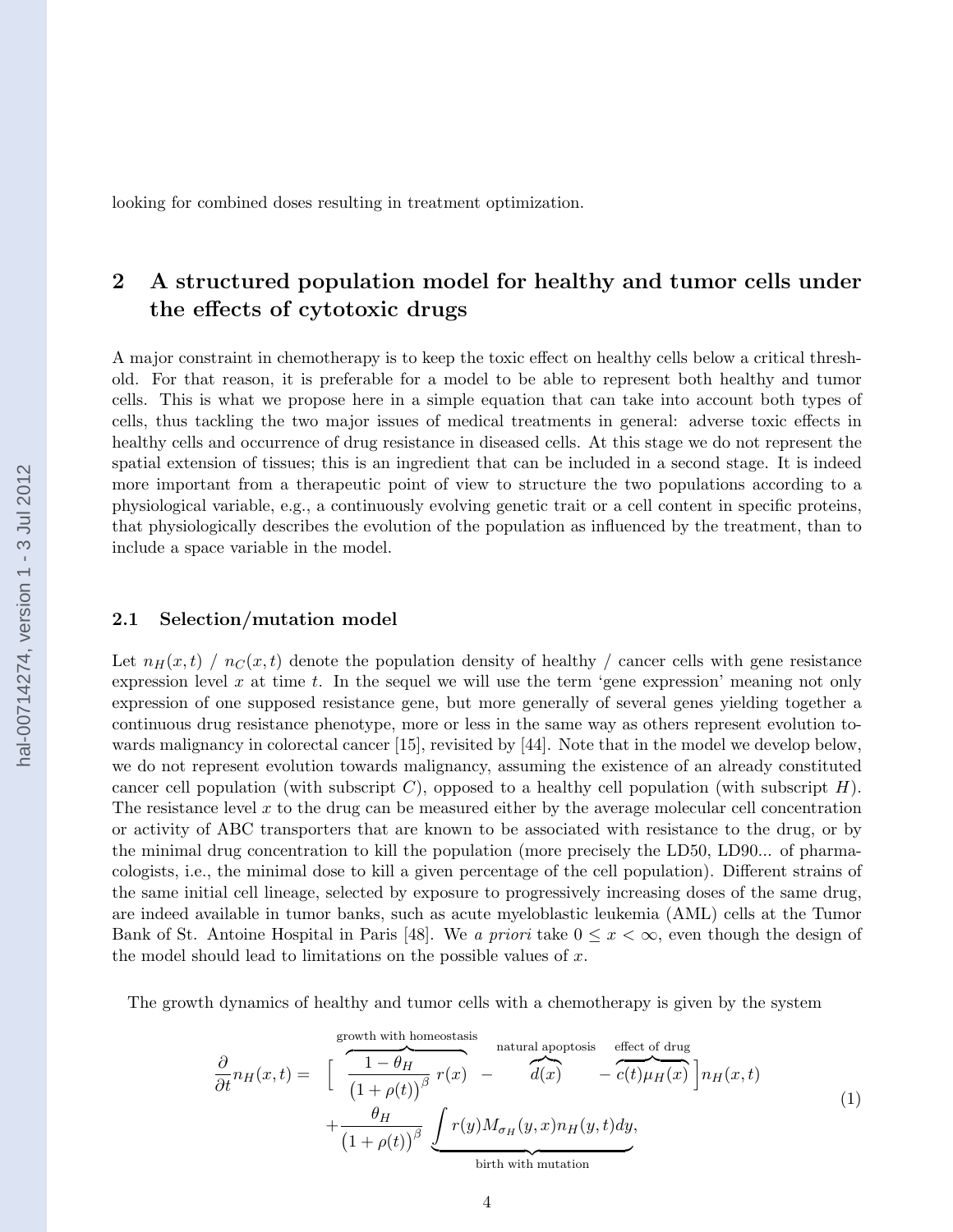$$
\frac{\partial}{\partial t}n_C(x,t) = \left[ (1 - \theta_C) r(x) - d(x) - c(t)\mu_C(x) \right] n_C(x,t)
$$
  
 
$$
+ \theta_C \int r(y) M_{\sigma_C}(y,x) n_C(y,t) dy,
$$
\n(2)

<span id="page-4-0"></span>and the total population is defined as

$$
\rho(t) = \rho_H(t) + \rho_C(t), \qquad \rho_H(t) = \int_{x=0}^{\infty} n_H(x, t) dx, \quad \rho_C(t) = \int_{x=0}^{\infty} n_C(x, t) dx.
$$
 (3)

The following notations, interpretations and assumptions are used:

•  $r(x)$  denotes the basic reproduction rate and  $d(x) > 0$  denotes the basic death rate, which depend on the gene expression level  $x$ . In order to incorporate a cost to produce the resistance gene, we assume  $r$  is decreasing,  $d$  is increasing

$$
r(0) > d(0) > 0, \qquad r'(\cdot) < 0, \qquad r(+\infty) = 0, \qquad d'(\cdot) > 0.
$$
 (4)

•  $0 \leq \theta_{H,C} < 1$  denotes the proportion of divisions with mutations and we can assume it to be higher for cancer cells.

•  $\beta > 0$  is introduced, with the simplest possible form, to impose healthy tissue homeostasis (see below). For tumor cells, uncontrolled proliferation is obtained by birth terms that do not depend on the total population (i.e., we do not consider density-dependent inhibition in cancer cells).

 $\bullet$   $c(t)$  denotes the dose of chemotherapy. Here we assume it has only an effect on increasing apoptosis. •  $\mu_{H,C}(x)$  represents the phenotypically dependent response to the drug; drugs are designed to target cancer cells more than healthy cells. The effect of drugs is here assumed to be summed up directly on mortality (i.e., in this simple setting, not involving the cell division cycle, we do not consider drug effects at cell cycle phase transitions in proliferating cell populations, see e.g., [\[28\]](#page-25-0) for a discussion on this point) with a rate  $\mu$  that depends on the gene expression x (sensitivity to the drug) and we assume the properties

$$
\mu_{H,C}(\cdot) > 0,
$$
\n $\frac{d\mu_{H,C}}{dx} < 0,$ \n $\mu_{H,C}(\infty) = 0,$ \n $\mu_H < \mu_C.$ \n(5)

This means that the drug always decreases the growth rate but its efficiency is lower on cells expressing a higher resistance gene expression. Also because the drug is efficient against cancer cells we assume that c is such that

$$
r(0) - d(0) - c\mu_C(0) < 0. \tag{6}
$$

•  $M_{\sigma_{H,C}}(y, x) \geq 0$  denotes the probability that a mutation of a cell with gene expression y leads to a daughter cell with level x and  $\sigma_{H,C} > 0$  measures the average size of these mutations. This means that

$$
\int_{x=0}^{\infty} x M_{\sigma}(y, x) dx = \sigma.
$$

We can assume that this size is larger in tumor than in healthy cells, in which control of the genome is more strictly ensured and mutations, if they occur, are of little consequence; hence  $\sigma_C > \sigma_H$ . To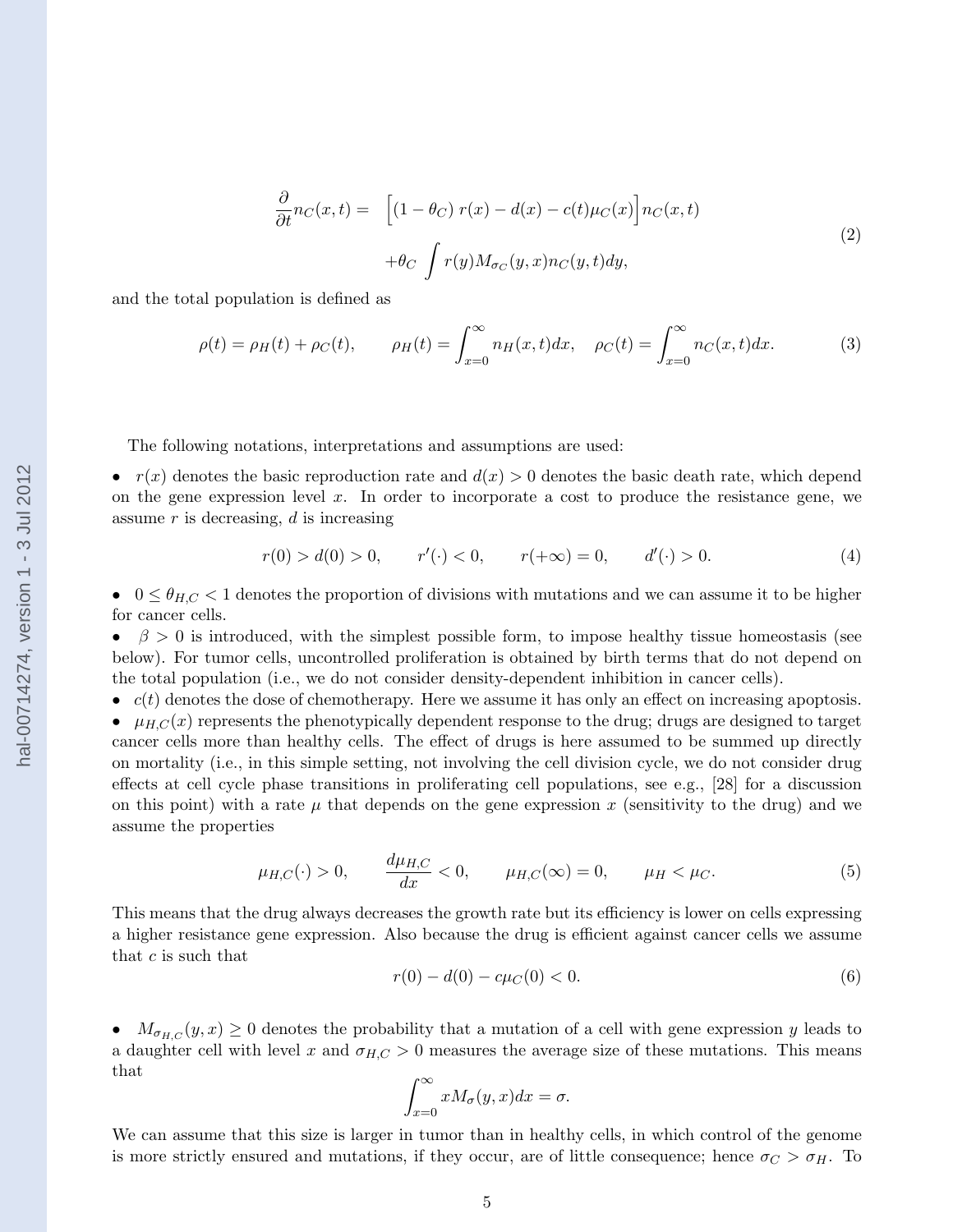so as to better see that the net growth rate (fitness) of the cells is given by

### 2.2 Healthy or tumor cells without mutations

It is useful to write the equations on  $n<sub>C</sub>$  and  $n<sub>H</sub>$  as

 $\sqrt{ }$  $\int$ 

 $\overline{\mathcal{L}}$ 

In order to motivate the introduction of these different terms, we will prove in the next sections that the model solutions exhibit behaviors that are in accordance with the biomedical interpretation. It is simpler to state results when there are no mutations, which we do now and postpone to the next sections the case with mutations.

 $\frac{\partial}{\partial t} n(x,t) = n(x,t)R(x,t) + \theta \int r(y)M_{\sigma}(y,x)[n(y,t) - n(x,t)]dy,$ 

 $\frac{1}{(1+\rho(t))^\beta} r(x) - d(x) - c\mu_H(x),$ 

<span id="page-5-0"></span>be consistent with this interpretation, we impose (further conditions are imposed later on)

 $R_C(x, t) = r(x) - d(x) - c\mu_C(x).$ 

 $\int^{\infty}$  $x=0$ 

 $R_H(x, t) = \frac{1}{\sqrt{2\pi}}$ 

We introduce our assumptions and notations in each one of these three cases of interest independently: healthy cells only, cancer cells without therapy, resistance in cancer cells generated by therapy.

Healthy tissue, no therapy, no tumor cells. In a healthy tissue we take  $n<sub>C</sub> \equiv 0$ . Then, in the absence of therapy (i.e.,  $c(t) = 0$ ), the classical theory, that we recall below, shows that as  $\sigma$ vanishes, the population model always selects the gene expression  $x = 0$ . In other words,  $x = 0$  is a globally attracting Evolutionary Stable Distribution:

Lemma 2.1 (Healthy cells only, no mutations) We assume [\(4\)](#page-4-0) and that all data are Lipschitz continuous; we also assume

$$
\theta_H = 0
$$
,  $n_H^0 > 0$ ,  $n_H^0 \in L^1$ ,  $n_C \equiv 0$ .

Then, we have

$$
n_H(x,t) \underset{t \to \infty}{\longrightarrow} \bar{\rho}_{H,\infty} \delta(x),
$$

weakly in the sense of measures where the number density of cells  $\bar{\rho}_{H,\infty}$  defined by zero growth rate (homeostasis) is computed as

$$
\frac{1}{(1 + \bar{\rho}_{H,\infty})^{\beta}} r(0) = d(0).
$$
 (9)

 $M_{\sigma}(y,x)dx = 1.$  (7)

(8)

In words, with no mutations to create variability, the monoclonal population is globally attractive with the fittest trait  $x = 0$ .

The proof of this result follows from a general analysis that can be found in [\[32, 37, 38\]](#page-25-0). It uses an estimate on the total variation of  $\rho_H(t)$  that holds in a very general framework that includes the case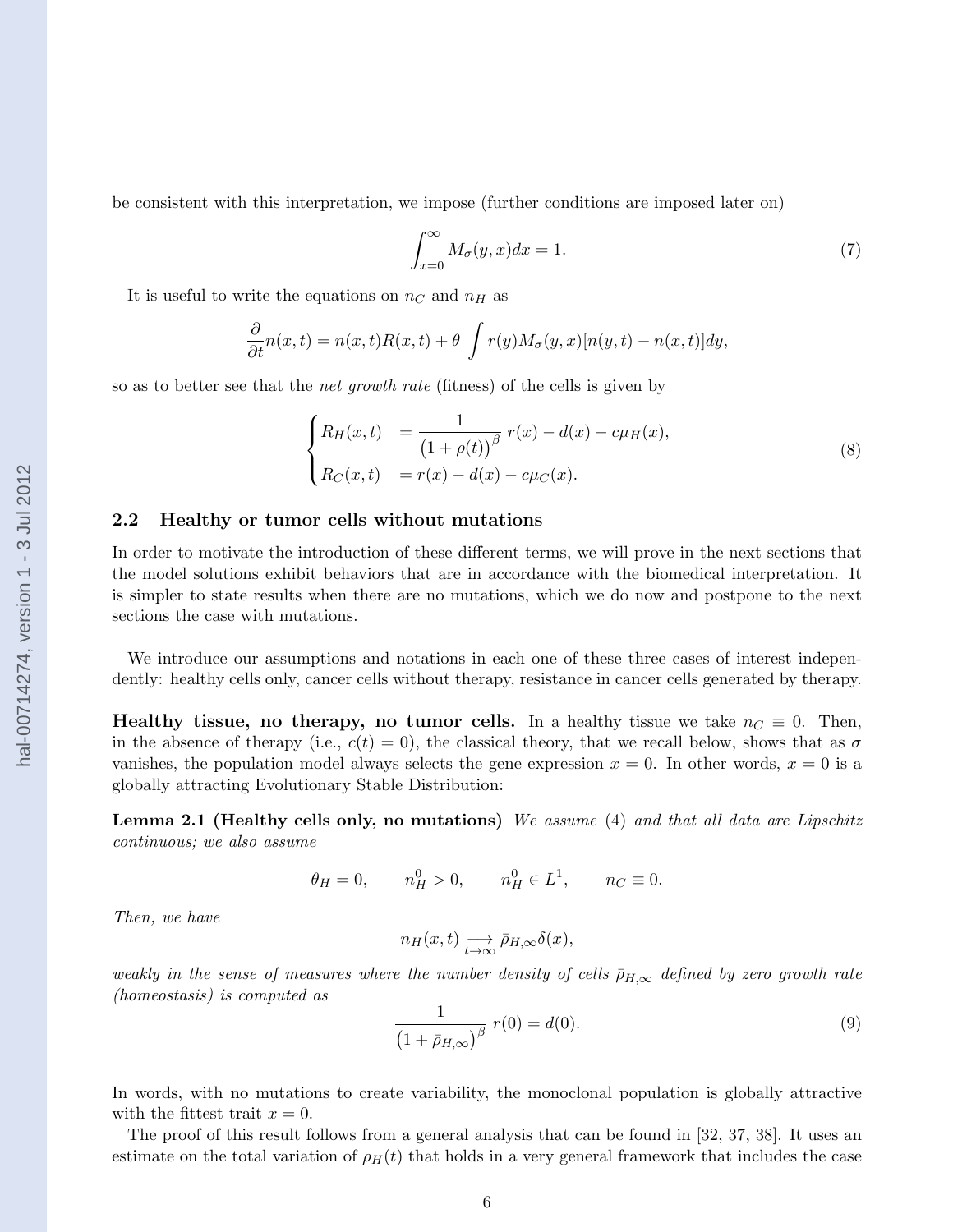#### <span id="page-6-0"></span>at hand.

Keeping mutations, a similar conclusion can be reached but in the framework of asymptotic analysis; to show this is a job that uses more elaborate ingredients and that is explained in Section [3.1.](#page-7-0)

**Cancer cells, no therapy.** For healthy cells, the total cell number  $\rho(t)$  induces a limitation on the multiplication of cells that represents homeostasis (i.e., the capacity of a tissue to stop growing, then differentiate and commit itself to fulfill a given physiological task). For cancer cells, we observe an uncontrolled growth in the absence of therapy whatever the gene expression level (at least close enough to  $x \approx 0$ , otherwise the cost to produce it can compensate the birth/death ratio). However, they remain with the lowest resistance gene because of the reproduction advantage when  $x = 0$ . This can be derived from the model since we have the

Lemma 2.2 (Cancer cells only, no mutations) When  $c(t) \equiv 0$  and  $\theta_C$  vanishes, solutions to [\(2\)](#page-4-0) with an initial data  $n_C^0(x) > 0$  near  $x \approx 0$  satisfy, with an exponential rate

$$
\rho_C(t) \xrightarrow[t \to \infty]{} \infty, \text{ and weakly in the sense of measures } \frac{n_C(x,t)}{\rho_C(t)} \xrightarrow[t \to \infty]{} \delta(x).
$$

**Proof.** From assumption [\(4\)](#page-4-0), there is a value  $x_c > 0$  for which

$$
r(x) - d(x) \ge g_m := \frac{1}{2} [r(0) - d(0)] > 0, \quad \forall x \in [0, x_c].
$$

We write after integration in  $x$ 

$$
\frac{d}{dt} \int_0^{x_c} n_C(x, t) dx = \int_0^{x_c} [r(x) - d(x)] n_C(x, t) dx \ge g_m \int_0^{x_c} n_C(x, t) dx.
$$

Therefore the first statement is proved since

$$
\int_0^{x_c} n_C(x,t)dx \ge e^{\lambda_m t} \int_0^{x_c} n_C^0(x)dx, \qquad \lambda_m = g_m.
$$

We also notice that the same argument, using a small interval closer to  $x \approx 0$  tells us that for all  $\lambda < r(0) - d(0)$ , there is a  $x_{\lambda}$  such that

$$
\int_0^{x_\lambda} n_C(x,t)dx \ge e^{\lambda t} \int_0^{x_\lambda} n_C^0(x)dx,
$$

and thus, for all  $\lambda < r(0) - d(0)$ , there is a value  $\rho(\lambda)$  such that

$$
\rho_C(t) \ge \rho(\lambda) e^{\lambda t}.
$$

From this, we easily conclude the second statement which is a consequence of Laplace formula. Indeed, for a given y, we can choose from assumption [\(4\)](#page-4-0),  $\lambda > r(y) - d(y)$  and thus for  $x \ge y$ 

$$
\frac{n_C(x,t)}{\rho_C(t)} \le n_C^0(x) \frac{e^{[r(x)-d(x)]t}}{\rho(\lambda)e^{\lambda t}} \underset{t \to \infty}{\longrightarrow} 0.
$$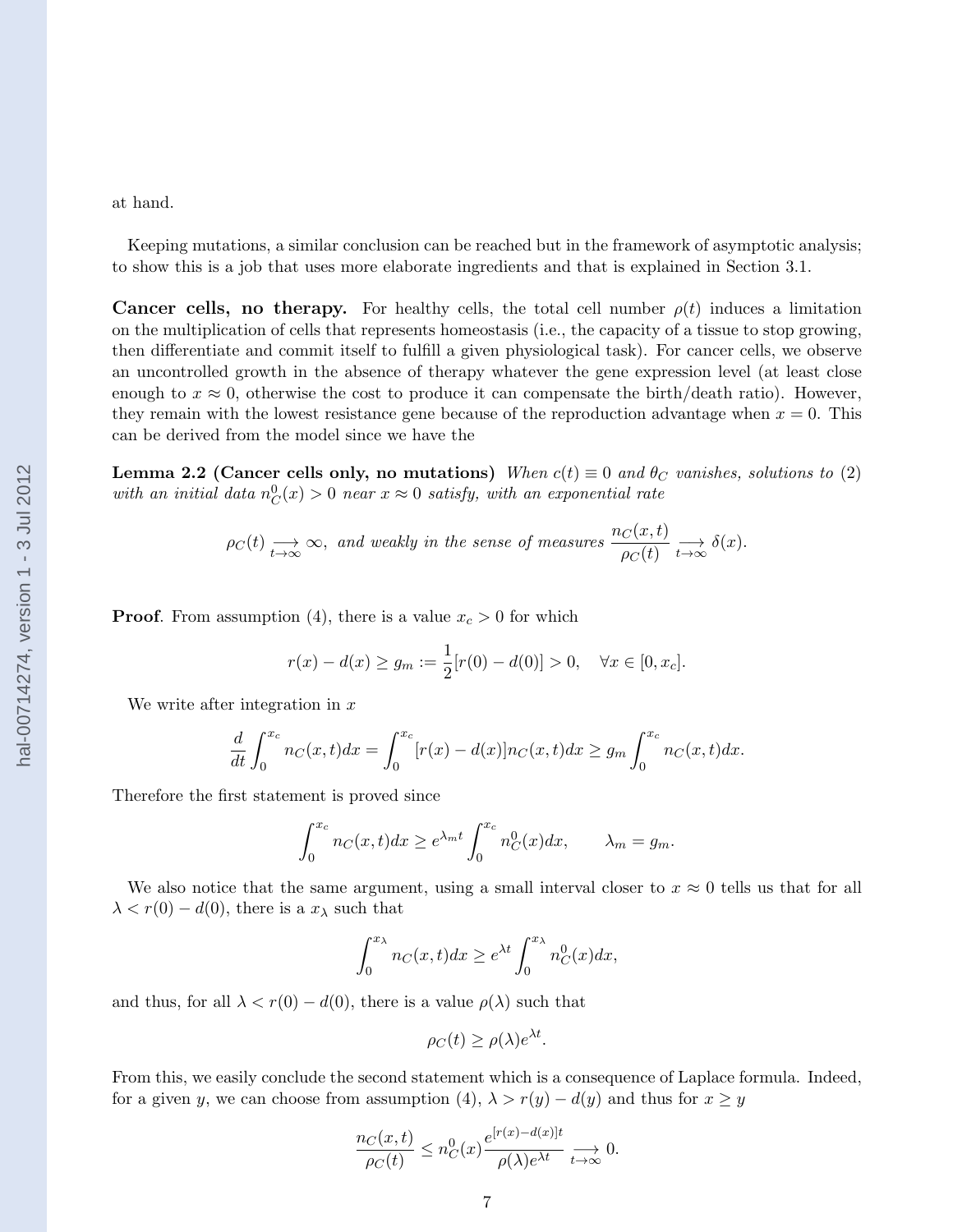<span id="page-7-0"></span>In other words, the cell density is asymptotically small for all  $x > 0$ , and thus the solution concentrates at  $x=0$ .  $\Box$ 

The case with mutations is treated in Section [3.2.](#page-11-0)

Cancer cells with therapy This is the most interesting situation where resistance may follow from selection of cells with a high level of gene expression. This can arise because the drug concentration  $c$ is limited in order to keep healthy cells below a given toxicity threshold. This situation occurs if the maximum net growth rate of tumor cells, as defined through  $(8)$ , is positive for some  $x > 0$ . Here we concentrate on the simplest case of a constant therapy and we make the additional assumption that, for all level of c, there is a maximal resistance gene expression  $x_c > 0$  which maximizes the fitness

for 
$$
x \neq x_c
$$
,  $r(x) - d(x) - c\mu_C(x) < \overline{R_c} := r(x_c) - d(x_c) - c\mu_C(x_c) > 0.$  (10)

Notice however that

$$
\overline{R_c} \le r(x_c) - d(x_c) \le r(0) - d(0) = R_0.
$$

With this assumption, we can establish the

Lemma 2.3 (Cancer cells with therapy, no mutations) Assume  $c \equiv 1$ ,  $\theta_C = 0$  and (10). Then, the solutions to [\(2\)](#page-4-0) with an initial data  $n_C^0(x) > 0$  satisfy, with an exponential rate

$$
\rho_C(t) \underset{t \to \infty}{\longrightarrow} \infty, \qquad \frac{n_C(x,t)}{\rho_C(t)} \underset{t \to \infty}{\longrightarrow} \delta(x-x_c).
$$

We do not repeat the proof of this result which is the same as for Lemma [2.2](#page-6-0) and gives that  $\rho_C(t)e^{\lambda t} \longrightarrow_{t \to \infty} \infty$  for all  $\lambda < R_c$ .

### 3 Asymptotic analysis with small mutations

A clear mathematical way to precisely express the results mentioned above, i.e., that a specific level of gene expression is selected, is through asymptotic analysis for small mutations and observing the dynamics in the long run. In ecology, these models generate populations that are highly concentrated on some well separated traits with possible branching and polymorphism. For the case at hand, the mutation rates might be too high to reduce the analysis to this limit, but it is still a way to express mathematically what happens for small, but non zero, frequencies of mutation.

In this section we state the behaviors that can be derived from analysis in the different cases already mentioned without mutations in Section [2.2.](#page-5-0) They give details on the evolution of the population towards the ESD (Evolutionary Stable Distribution, see [\[26\]](#page-25-0)), which is that at each time a distribution close to a Dirac mass is obtained.

Even though these are not the most interesting cases, the results listed below are also valid when there are no mutations ( $\theta_H = 0$  or  $\theta_C = 0$ ) and this is the case used later in the numerical simulations of the solutions.

#### 3.1 Asymptotic analysis: case of healthy cells

With the aim of studying the dynamics of the model in the aforementioned limit of small mutations and many generations, we introduce a small parameter  $\varepsilon$ , which is used to rescale time and define a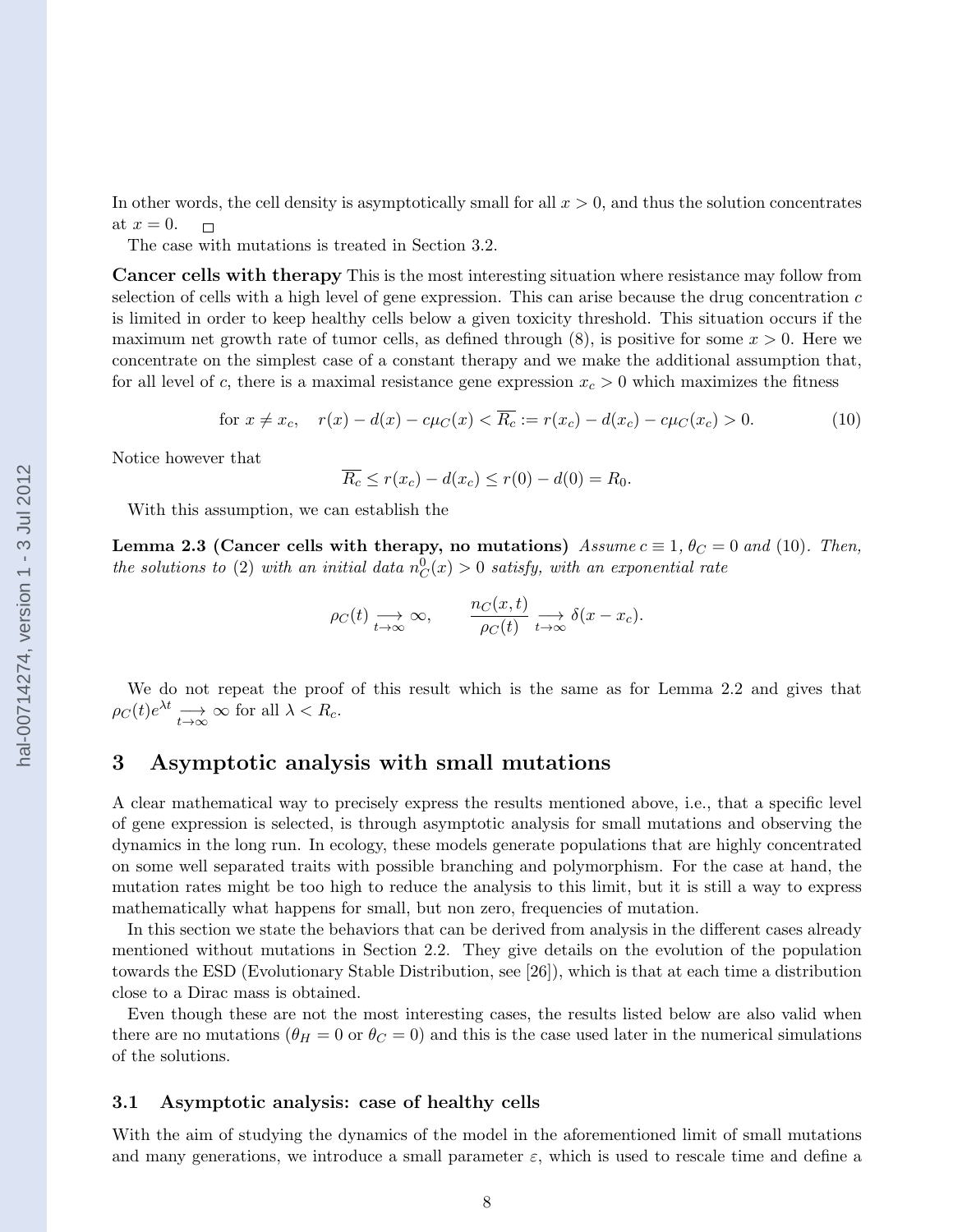<span id="page-8-0"></span>more specific choice of the mutation kernel, so that the population dynamics [\(1\)](#page-3-0) for healthy cells only and without treatment can be rewritten in the form

$$
\begin{cases}\n\varepsilon \frac{\partial}{\partial t} n_H(x,t) = \left[ \frac{1 - \theta_H}{\left( 1 + \rho_H(t) \right)^{\beta}} r(x) - d(x) \right] n_H(x,t) \\
+ \frac{\theta_H}{\left( 1 + \rho_H(t) \right)^{\beta}} \int r(y) \frac{1}{\varepsilon} \widetilde{M}(y, \frac{y - x}{\varepsilon}) n_H(y,t) dy, \\
\rho_H(t) = \int_{x=0}^{\infty} n_H(x,t) dx.\n\end{cases} \tag{11}
$$

We have written the mutation kernel in such a way that

$$
\begin{cases}\nM_{\sigma_H}(y,x) = \frac{1}{\varepsilon} \widetilde{M}(y, \frac{y-x}{\varepsilon}) & \text{with } \sup_{x \ge 0} \int e^{|z|^2} \widetilde{M}(x,z) dz < \infty, \\
\int_{-\infty}^{x/\varepsilon} \widetilde{M}(x,z) dz = 1, & \int_{-\infty}^{x/\varepsilon} z \widetilde{M}(x,z) dz = 0,\n\end{cases} \tag{12}
$$

so that it appears directly that  $x-y=O(\varepsilon)$ , in other words, mutations have a small effect in terms of the change in the x, y variables. Notice that, in these expressions, we always have  $\epsilon z \leq x$ . Therefore, the last assumption implies that cells in the state  $y = 0$  do not undergo mutations (they could only be to  $z < 0$  thus contradicting the zero integral condition). This is useful to state clear and simple results, otherwise the evolutionary drift creates an ESS (Evolutionary Stable Strategy) (see [\[13\]](#page-24-0) for an introduction to the dynamical system theory of adaptive dynamics) for a slightly positive  $x$  and this can be analyzed mathematically with our method but we will not do it here for simplicity of the presentation.

The analysis in  $[4, 5, 38]$  $[4, 5, 38]$  can be used and proves that, thanks to the assumptions  $(4)$ , the fittest population is obtained when the gene is not expressed at all, in mathematical words,  $n_H(x, t) = \bar{\rho}_{H,\infty} \delta(x)$ is attractive for this system.

Before stating a precise result, we give assumptions. Firstly, we assume that the initial population is concentrated as a 'sharp Gaussian' around a state corresponding to a non-vanishing gene expression  $\bar{x}^0$ 

$$
\begin{cases} n_{H,\varepsilon}(x,0) = e^{u_{H,\varepsilon}^0(x)/\varepsilon}, \quad u_{H,\varepsilon}^0(x) \longrightarrow u_H^0(x) \text{ locally uniformly,} \\ \max u_H^0(x) = 0 = u_H^0(\bar{x}^0), \qquad n_{H,\varepsilon}(x,0) \longrightarrow \bar{\rho}_H^0 \delta(x - \bar{x}^0). \end{cases}
$$
(13)

Notice that, as  $\varepsilon$  vanishes, only mutations can deviate such a population determined by  $\bar{\rho}_H^0 \delta(x - \bar{x}^0)$ from this initial state which is asymptotically a steady state for  $\theta_H = 0$  as soon as the total population satisfies

$$
\frac{1}{\left(1+\bar{\rho}_H^0\right)^\beta} r(\bar{x}^0) = d(\bar{x}^0). \tag{14}
$$

More precisely, with these new notations we may write

**Theorem 3.1 (Healthy cells only)** We assume  $(4)$ ,  $(12)$ – $(14)$  and that all data are Lipschitz con-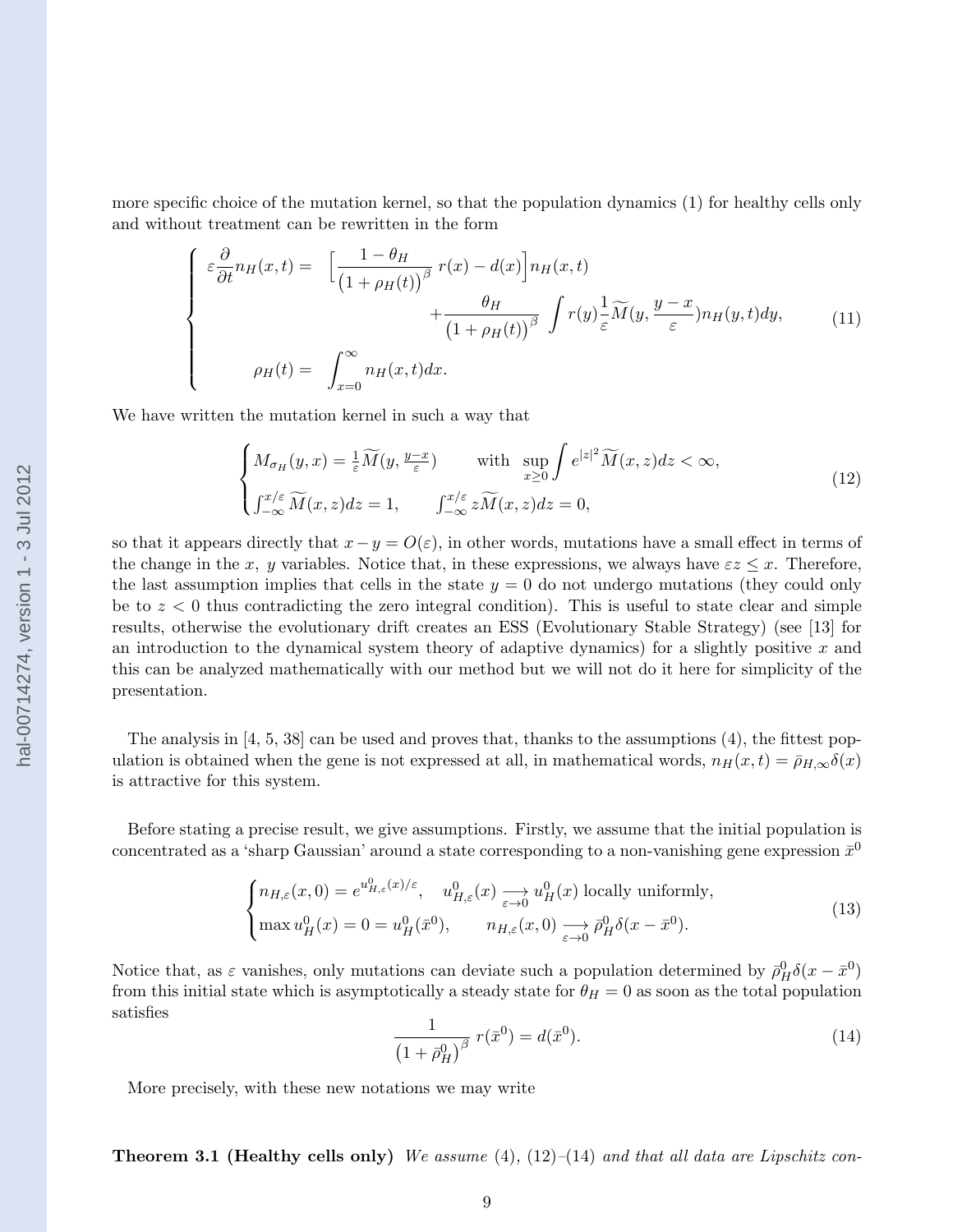<span id="page-9-0"></span>tinuous. Then, the population is monoclonal in the limit of small mutations:

$$
n_{H,\varepsilon}(x,t) \xrightarrow[\varepsilon \to 0]{} \bar{\rho}_H(t)\delta(x-\bar{x}(t)),
$$

and it returns to the fittest trait  $x = 0$ : using the notation [\(9\)](#page-5-0), we have

$$
\bar{x}(t) \longrightarrow_{t \to \infty} 0
$$
,  $\bar{\rho}_H(t) \longrightarrow_{t \to \infty} \bar{\rho}_{H,\infty}$ .

**Proof.** The limit  $\varepsilon \to 0$ . The proof is based on the use of the Hopf-Cole transform

$$
u_{\varepsilon}(x,t) = \varepsilon \ln(n_H(x,t)),
$$
  $\qquad \frac{\partial u_{\varepsilon}}{\partial t} = \frac{\varepsilon}{n_H} \frac{\partial n_H}{\partial t}.$ 

Inserting it in [\(11\)](#page-8-0), we find the equation

$$
\frac{\partial}{\partial t}u_{\varepsilon} = \frac{1-\theta_H}{(1+\rho_H(t))^\beta} r(x) - d(x) + \frac{\theta_H}{(1+\rho_H(t))^\beta} \int r(y)\widetilde{M}(y,\frac{y-x}{\varepsilon})e^{(u(y,t)-u(x,t))/\varepsilon}dy
$$

and changing the variable  $y \mapsto z$  with  $y = x + \varepsilon z$ , we find

$$
\frac{\partial}{\partial t}u_{\varepsilon} = \frac{1-\theta_H}{(1+\rho_{H,\varepsilon}(t))^\beta} r(x) - d(x) + \frac{\theta_H}{(1+\rho_{H,\varepsilon}(t))^\beta} \int r(x+\varepsilon z) \widetilde{M}(x+\varepsilon z,z) e^{(u_{\varepsilon}(x+\varepsilon z,t)-u_{\varepsilon}(x,t))/\varepsilon} dz.
$$

At this stage, it is useful to introduce the limit in the integral term which is given by the Hamiltonian

$$
H(x,p) = r(x) \int \widetilde{M}(x,z)e^{pz}dz.
$$
 (15)

Notice that from [\(12\)](#page-8-0), we derive the properties

$$
H(x, 0) = r(x), \qquad H_p(x, 0) = 0, \qquad H_{pp}(x, p) \ge 0.
$$

By convexity, these imply in particular

$$
H(x,p) \ge r(x). \tag{16}
$$

One can establish two types of uniform estimates: (i) the total number of cells  $\rho_{H,\varepsilon}(t)$  is uniformly bounded in  $BV(0,T)$  for all  $T > 0$  and  $\left(\frac{d}{dt}\rho_{H,\varepsilon}(t)\right)$  is bounded, therefore

$$
\rho_{H,\varepsilon}(t) \xrightarrow[\varepsilon \to 0]{} \bar{\rho}_H(t), \qquad \frac{d}{dt} \rho_H(t) \ge -C. \tag{17}
$$

(ii) Uniform Lipschitz estimates can be established for this kind of models (see [\[4\]](#page-23-0) for the specific case of integral mutations).

Therefore, we may now pass to the limit  $\varepsilon \to 0$  in the equation on  $u_{\varepsilon}$  in the viscosity sense (see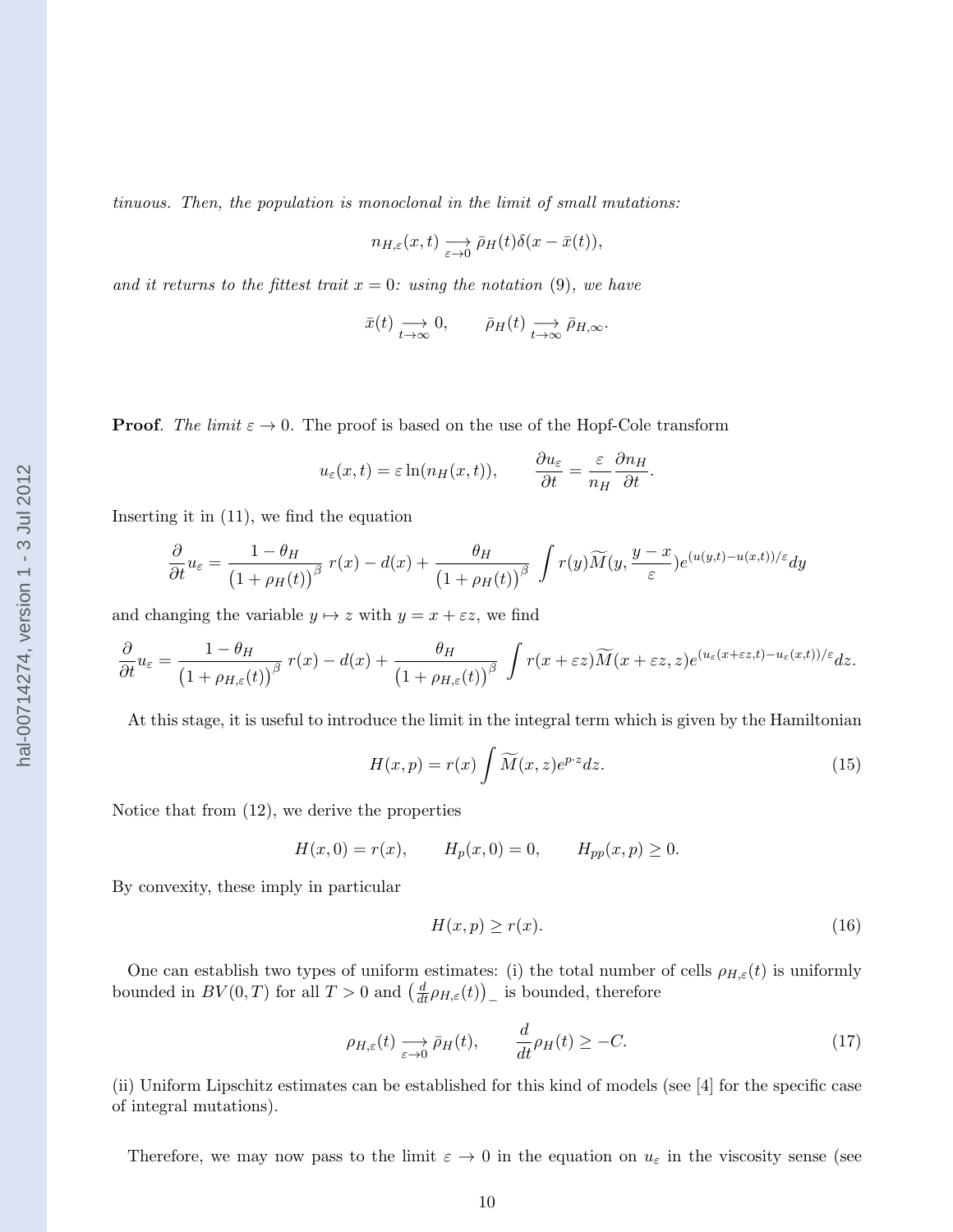<span id="page-10-0"></span>references below), and we find

$$
\begin{cases}\n\frac{\partial}{\partial t}u = \frac{1 - \theta_H}{\left(1 + \rho_H(t)\right)^{\beta}} r(x) - d(x) + \frac{\theta_H}{\left(1 + \rho_H(t)\right)^{\beta}} H(x, \nabla u(x, t)), \\
\max_{0 \le x < \infty} u(x, t) = 0 \quad \forall t > 0.\n\end{cases}
$$
\n(18)

This equation is the fundamental new object that describes the dynamics for  $\varepsilon \to 0$ . It is a constrained Hamilton-Jacobi equation, which is rather different from the usual Hamilton-Jacobi equation because the  $L^{\infty}$  contraction property is lost for instance. Nevertheless, the correct notion of solutions are still the viscosity solutions of Crandall-Lions (see [\[3,](#page-23-0) [11, 16\]](#page-24-0)).

The solution to equation (18) is a pair  $(u, \rho)$  where  $\rho(t)$  is the Lagrange multiplier associated with the constraints  $\max_x u(x, t) = 0$ . There are two possible approaches to rigorously prove this limit. In the approach developed in [\[32\]](#page-25-0), we consider strong assumptions which allow for uniform smoothness of  $u_{\varepsilon}$ , and then the theory can be carried much further including the long time dynamics of  $\bar{x}(t)$ . In this approach concavity assumptions are needed which are difficult to meet in the case at hand (it is an interesting problem to develop the theory).

The other approach, that we follow here, has been developed in  $[4, 5, 14, 38]$  $[4, 5, 14, 38]$  $[4, 5, 14, 38]$ . We consider a weak theory with our general assumptions and viscosity solutions to  $(18)$ . The function u is merely Lipschitz continuous and semi-concave [\[38\]](#page-25-0), the best possible regularity is  $\rho(t) \in BV(\mathbb{R}^+)$  because jumps on  $\rho(t)$  and  $\bar{x}(t)$  are possible. This analysis for weak solutions (only possible in one dimension) gives also that, along with the dynamics, the fittest trait is characterized by

$$
0 = u(\bar{x}(t), t), \qquad 0 = \frac{1}{(1 + \rho_H(t))^\beta} r(\bar{x}(t)) - d(\bar{x}(t)). \qquad (19)
$$

This second equality is just a consequence of  $\frac{\partial u}{\partial t} = \nabla u = 0$  at a maximum point (viscosity solutions are not enough and semi-concavity is necessary here).

The limit  $t \to \infty$ . Additionally, we also know from [\(17\)](#page-9-0) that  $\rho_H(t)$  is non-decreasing, therefore taking into account (19) and the definition [\(9\)](#page-5-0), we find

$$
\rho_H(t) \underset{t \to \infty}{\nearrow} \bar{\rho}_H \leq \bar{\rho}_{H,\infty}, \qquad \bar{x}(t) \underset{t \to \infty}{\searrow} \bar{x}_{\infty}.
$$

It remains to identify these limits.

By contradiction, assume that  $\bar{\rho}_H < \bar{\rho}_{H,\infty}$ , then we use that

$$
\frac{\partial}{\partial t}u(x,t) = \frac{1-\theta_H}{\left(1+\rho_H(t)\right)^{\beta}} r(x) - d(x) + \frac{\theta_H}{\left(1+\rho_H(t)\right)^{\beta}} H(x,\nabla u(x,t))
$$
  

$$
\geq \frac{1}{\left(1+\rho_H(t)\right)^{\beta}} r(x) - d(x)
$$

using [\(16\)](#page-9-0) for the inequality. With our assumption and the definition of  $\bar{\rho}_{H,\infty}$ , there are intervals  $[x_1, x_2]$  where the right hand side is positive for all t and thus  $\frac{\partial}{\partial t}u(x,t) > 0$  (uniformly) on this interval which contradicts the condition  $\max_x u(x,t) = 0$ . This proves that  $\bar{\rho}_H = \bar{\rho}_{H,\infty}$  and concludes the proof of the theorem.  $\Box$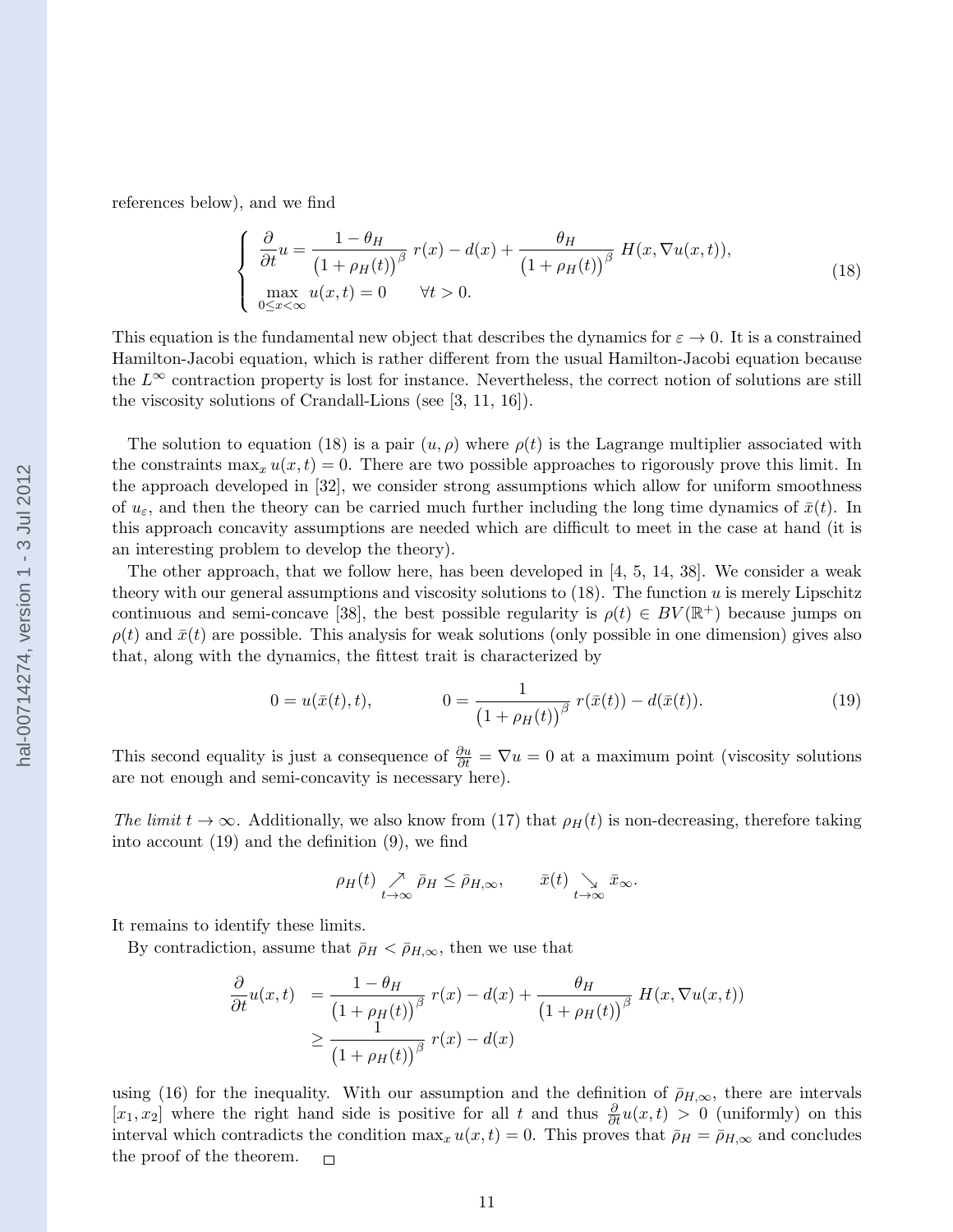### <span id="page-11-0"></span>3.2 Asymptotic analysis: cancer cells, no therapy

Following the lines drawn in Section [3.1,](#page-7-0) we can arrive at the same conclusion that, considering cancer cells only, the gene expression  $x = 0$  is selected even when mutations are present but small. Again a clean mathematical path towards this direction is to rescale the model for cancer cells and, following the lines of Section [3.1,](#page-7-0) to rewrite it as

$$
\varepsilon \frac{\partial}{\partial t} n_C(x,t) = \left[ (1 - \theta_C) r(x) - d(x) \right] n_C(x,t) + \theta_C \int r(y) \frac{1}{\varepsilon} \widetilde{M}(y, \frac{y - x}{\varepsilon}) n_C(y,t) dy. \tag{20}
$$

Because it is linear and expresses unlimited growth, this model is very different from those in Section [3.1](#page-7-0) for healthy cells (or in ecology). In these cases there is a limitation by nutrients or space which controls nonlinearly the growth and the dynamics through an integral variable  $\rho(t)$ . Nevertheless we can use the same method to analyze again the main effect, which is that  $x = 0$  is a globally attractive ESD; the proof highlights how a new control unknown shows up naturally and gives the same constraint and Lagrange multiplier in the limit as in [\(18\)](#page-10-0). To state the result we need again to make more precise that the initial data is supposed monoclonal at a value  $\bar{x}_0 > 0$ 

$$
\begin{cases} n_{C,\varepsilon}(x,0) = e^{u_{C,\varepsilon}^0(x)/\varepsilon}, \quad u_{C,\varepsilon}^0(x) \longrightarrow u_C^0(x) \text{ locally uniformly,} \\ \max u_C^0(x) = 0 = u_C^0(\bar{x}^0), \qquad n_{C,\varepsilon}(x,0) \longrightarrow \bar{\rho}^0 \delta(x - \bar{x}^0). \end{cases}
$$
(21)

**Theorem 3.2 (Cancer cells, no therapy)** We assume  $(4)$ ,  $(12)$ ,  $(21)$  and that all data are Lipschitz continuous. Then, the population is monoclonal in the limit of small mutations:

$$
\frac{n_C(x,t)}{\int_0^\infty n_C(x,t)dx} \xrightarrow[\varepsilon \to 0]{} \delta(x-\bar{x}(t)),
$$

and it returns to the fittest trait  $x = 0$ 

$$
\bar{x}(t) \underset{t \to \infty}{\longrightarrow} 0.
$$

The model again is not very relevant for direct interpretation because, as we see it below, the cell number density can decrease exponentially and then it explodes exponentially. A behavior reflecting only the fact that cells cannot be naturally endowed with a gene expression  $x \neq 0$ ; this may occur if a treatment is stopped after resistance has been triggered (see next section).

**Proof.** We define the probability density

$$
p_{\varepsilon}(x,t) := \frac{n_C(x,t)}{\rho_C(t)}, \qquad \rho_C(t) = \int_0^\infty n_C(x,t)dx.
$$

Because  $\rho_C(t)$  satisfies the equation

$$
\varepsilon \frac{d\rho_C(t)}{dt} = \int_0^\infty [r(x) - d(x)] n_C(x, t) dx
$$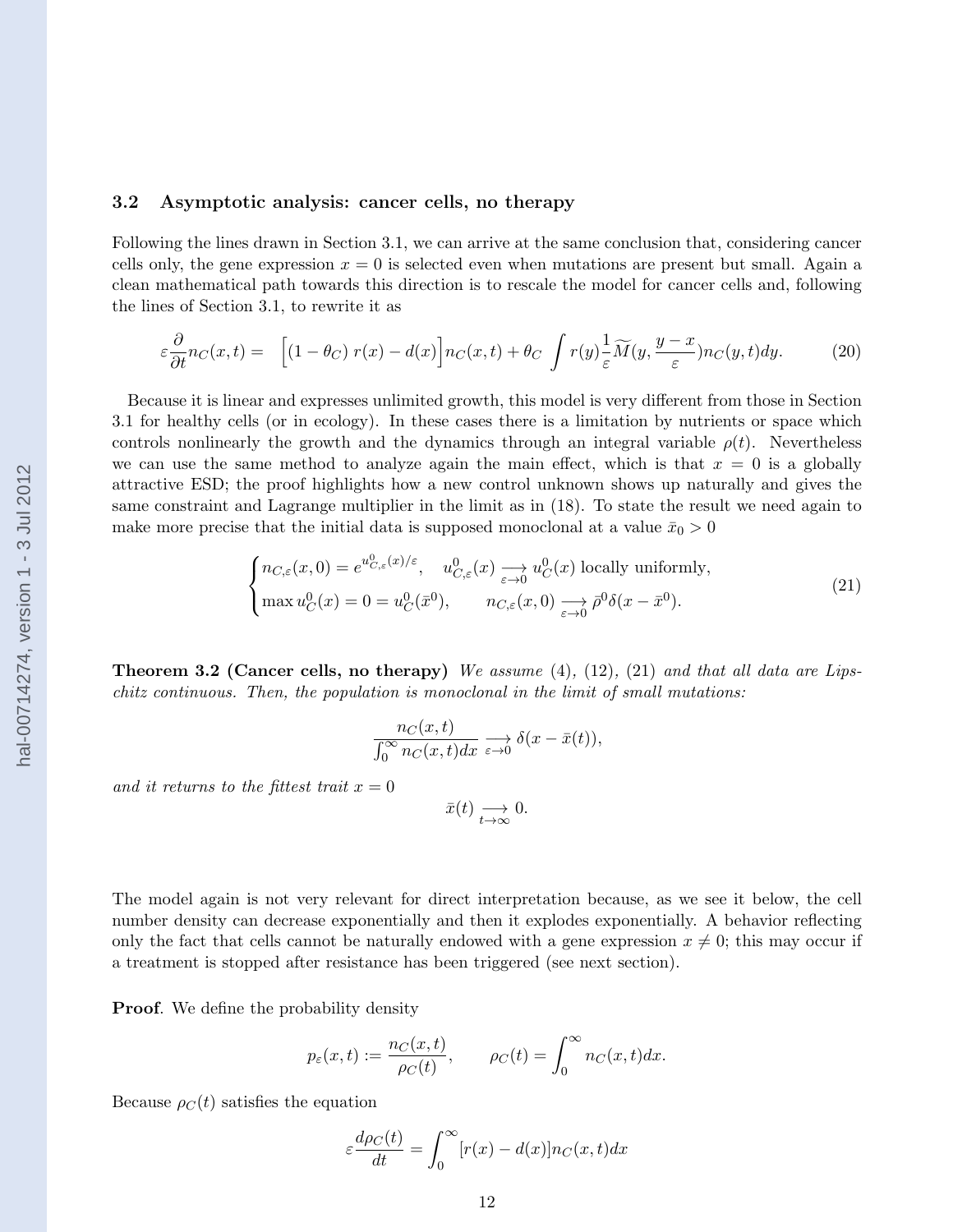<span id="page-12-0"></span>we also find a closed equation for  $p_{\varepsilon}$ , namely

$$
\varepsilon \frac{\partial}{\partial t} p_{\varepsilon}(x,t) = p_{\varepsilon}(x,t) [(1-\theta_C)r(x) - d(x)] - p_{\varepsilon}(x,t) I_{\varepsilon}(t) + \theta_C \int_0^{\infty} r(y) p_{\varepsilon}(y) \frac{1}{\varepsilon} \widetilde{M}(y, \frac{y-x}{\varepsilon}) dy
$$

with

$$
I_{\varepsilon}(t) := \int_0^{\infty} p_{\varepsilon}(y, t)(r(y) - d(y)) dy.
$$
 (22)

As mentioned earlier, this integral comes naturally to play the role of the population density  $\rho(t)$  in the case of healthy cells as a Lagrange multiplier and we are back to the general setting in [\[4, 5,](#page-23-0) [32, 38\]](#page-25-0).

We can perform the Hopf-Cole transform again  $u_{\varepsilon} = \varepsilon \ln p_{\varepsilon}$  and write

$$
\frac{\partial}{\partial t}u_{\varepsilon} = (1 - \theta_H)r(x) - d(x) - I_{\varepsilon}(t) + \theta_H \int r(x + \varepsilon z) \widetilde{M}(x + \varepsilon z, z) e^{(u_{\varepsilon}(x + \varepsilon z, t) - u_{\varepsilon}(x, t))/\varepsilon} dz.
$$

We can finally pass to the limit and find, still with the Hamiltonian defined in [\(15\)](#page-9-0), the constrained Hamilton-Jacobi equation

$$
\begin{cases}\n\frac{\partial}{\partial t}u = (1 - \theta_H)r(x) - d(x) - I(t) + \theta_H H(x, \nabla u(x, t)),\n\max_{0 \le x < \infty} u(x, t) = 0 \quad \forall t > 0.\n\end{cases}
$$
\n(23)

As mentioned in Section [3.1,](#page-7-0) we find again that the fittest trait  $\bar{x}(t)$  is characterized by

$$
0 = u(\bar{x}(t), t), \qquad 0 = r(\bar{x}(t)) - d(\bar{x}(t)) - I(t).
$$

From the definition of  $I_{\varepsilon}(t)$ , this last equality is of course equivalent to the limit  $p_{\varepsilon} \to \delta(x - \bar{x}(t))$ .

Again, the general theory applies here and we may conclude the proof as in Section [3.1:](#page-7-0)  $I(t)$  is non-decreasing and thus  $\bar{x}(t)$  is non-increasing; this proves that these two quantities have limits for  $t \to \infty$ , which we easily identify from the Hamilton-Jacobi equation.

With this information, notice that the dynamics of  $\rho_C(t)$  can be approximated by

$$
\varepsilon \frac{d\rho_C(t)}{dt} = \rho_C(t)[r(\bar{x}(t)) - d(\bar{x}(t))],
$$

and it may decrease exponentially if  $r(\bar{x}^0) - d(\bar{x}^0) > 0$ , but eventually it will increase because we know that  $r(0) - d(0) < 0$ .  $\Box$ 

### 3.3 Asymptotic analysis: cancer cells with therapy

In the case when treatment is included, the dynamics of cancer cells given by equation  $(2)$ – $(3)$  is independent from healthy cells and we concentrate on them. We use the same notations as before to express the small mutations regime where we can state a clear mathematical result and write the dynamics as

$$
\varepsilon \frac{\partial}{\partial t} n_C(x,t) = \left[ (1 - \theta_C) r(x) - d(x) - \mu_c(x) \right] n_C(x,t) + \theta_C \int r(y) \frac{1}{\varepsilon} \widetilde{M}(y, \frac{y - x}{\varepsilon}) n_C(y,t) dy. \tag{24}
$$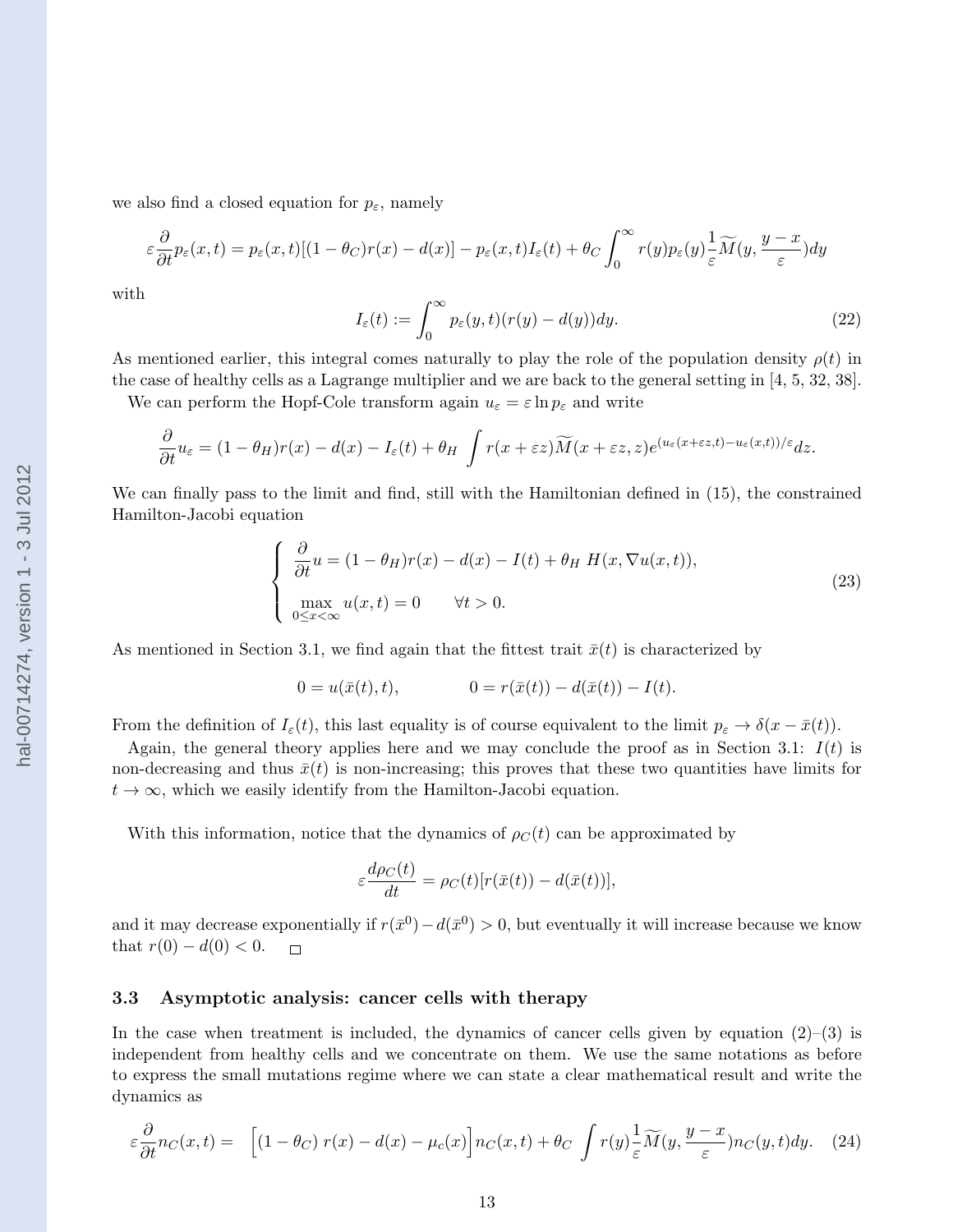<span id="page-13-0"></span>**Theorem 3.3 (Cancer cells with therapy)** We assume [\(4\)](#page-4-0), [\(10\)](#page-7-0), [\(12\)](#page-8-0), [\(21\)](#page-11-0) for some  $0 < x_0 < x_c$ and that all data are Lipschitz continuous. Then, the population is monoclonal in the limit of small mutations:

$$
\frac{n_C(x,t)}{\int_0^\infty n_C(x,t)dx} \xrightarrow[\varepsilon \to 0]{} \delta(x-\bar{x}(t)),
$$

and it selects asymptotically the fittest trait  $x = x_c$ 

$$
\bar{x}(t) \underset{t \to \infty}{\longrightarrow} x_c.
$$

The structure of this problem is linear as in Section [3.2.](#page-11-0) Therefore we have to adapt the general theory of concentration as we did it for cancer cells only. There is no special difficulty compared to the proof of Theorem [3.2](#page-11-0) and we skip it. We just mention that, again, we cannot analyze directly the cell population density  $n_c$ , because it blows-up exponentially, and the natural quantity on which we can develop our method is the probability density

$$
p_{\varepsilon}(x,t):=\frac{n_C(x,t)}{\rho_C(t)},\qquad \rho_C(t)=\int_0^\infty n_C(x,t)dx.
$$

### 4 A consequence for optimal therapy

As we have seen in Theorem [3.3,](#page-12-0) the model predicts selection of a resistance gene whose level of expression  $x_c$  depends on the drug dose. This leads to the question to know if cancer growth can be minimized by using an optimal dose c. At this stage we only consider the case of a constant dose c. We analyze the particular case of coefficients used for our numerical studies in Section [5.](#page-14-0)

To state the problem, we recall that the resistant population will result in net growth (fitness)  $R_c$ given by formula [\(10\)](#page-7-0) that is

$$
\overline{R_c} := r(x_c) - d(x_c) - c\mu_c(x_c) = \max_{x \ge 0} [r(x) - d(x) - c\mu_c(x)].
$$
\n(25)

Therapy optimization means finding  $c^*$  that minimizes  $\overline{R_c}$  over  $c > 0$ . The most usual protocol is to maximize the dose c with the only limitation of toxicity on healthy cells; does this minimize  $R_c$ ?

We analyze this question for the choice

$$
R_c(x) := \frac{r_0^2}{1+x^2} - d - \frac{\alpha^2}{a^2 + x^2};
$$
\n(26)

here we have set  $\alpha^2 := c$  to simplify the following calculations. Natural assumptions are

$$
0 < a^2(r_0^2 - d) < \alpha^2,\tag{27}
$$

$$
a < 1. \tag{28}
$$

The first one is equivalent to  $R_c(x = 0) < 0$ , i.e., the therapy is high enough to kill the cancer cells in their normal state  $x = 0$  while cancer cells by themselves have a positive growth. The second one says that the therapy acts faster on the gene expression than the natural birth process.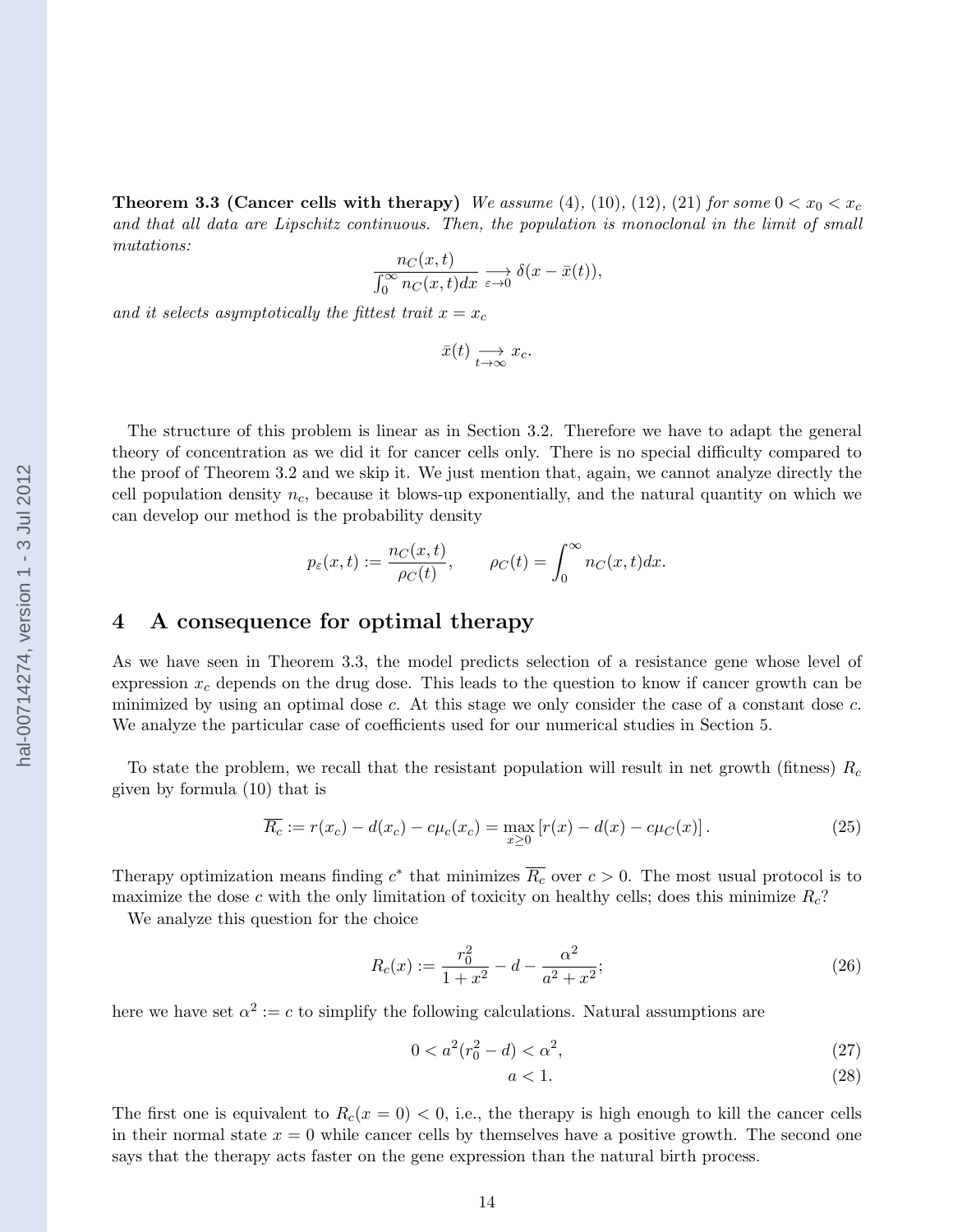<span id="page-14-0"></span>In order to find the maximum of  $R_c(x)$ , we use the variable  $y = x^2$ , take the derivative and set it equal to zero

$$
R'_c(y) = -\frac{r_0^2}{(1+y)^2} + \frac{\alpha^2}{(a^2+y)^2} = 0 \iff \frac{r_0}{1+y} = \frac{\alpha}{a^2+y}.
$$

From this we obtain the condition for existence of a maximum of  $R_c(y)$ 

$$
a^2r_0 < \alpha \Longleftrightarrow R_c'(0) > 0,\tag{29}
$$

and the following expression for the maximum point

$$
y_c = \frac{\alpha - a^2 r_0}{r_0 - \alpha} = \begin{cases} > 0 & \text{for} \quad a^2 r_0 < \alpha < r_0, \\ < 0 & \text{otherwise.} \end{cases} \tag{30}
$$

When  $y_c > 0$ , we compute the maximum value of  $R_c$ 

$$
\overline{R_c} = \frac{(\alpha - r_0)^2}{1 - a^2} - d.
$$
\n(31)

We can now conclude that:

• when  $\alpha \geq r_0$ , then  $R_c(y)$  increases from  $R_c(0) < -d$  to  $\overline{R_c} = -d$ ; this level of therapy is strong enough and resistance cannot occur.

• When  $0 < a^2(r_0^2 - d) \le \alpha \le a^2 r_0$  (this interval of  $\alpha$  is not empty for  $r_0 \le 1$  for instance), then  $R_c(y)$ decreases from  $\overline{R_c} = R_c(0) > -d$  to  $-d$ . Although weaker, this level of therapy avoids resistance to occur.

• When  $a^2r_0 < \alpha < r_0$ , then  $R_c(y)$  increases from  $R_c(0) < 0$  to  $\overline{R_c}$  and then decreasing;  $\overline{R_c}$  can be positive iff  $(1-a^2)r_0^2 > d$  and this can happen with  $R_c(0) < 0$  only when  $a^2r_0 < a\sqrt{r_0^2-d}$ . Resistance occurs therefore if for  $\alpha = a\sqrt{r_0^2 - d}$ , then  $\overline{R_c} > 0$ . An example is explicitly computed in Section 5. However, since  $R_c$  in (31) is decreasing in  $\alpha$  in the range under consideration here, the only way to avoid resistance is to increase the dose.

### 5 Numerics

In this section we illustrate the analytic results obtained before by numerical simulations performed in MATLAB. For all these computations we use  $4000$  points on the interval  $[0, 1]$ . Moreover, we treat the case without mutations, i.e.,  $\theta_H = \theta_C = 0$ . The parameter  $\varepsilon = 10^{-2}$  is used for the initial data which we take under the 'highly concentrated form' [\(13\)](#page-8-0), [\(21\)](#page-11-0) so as to obtain very localized solutions  $n_{C,H}$  according to the theory in [\[32\]](#page-25-0).

We first illustrate the case of healthy cells. Figure [5.1](#page-15-0) shows the time dynamics of the concentration point in [\(11\)](#page-8-0) with

$$
r(x) := \frac{2}{1 + 5x^2}, \qquad d := 0.4
$$

and the initial data

$$
n_0(x) := C_0 \exp(-(x - 0.7)^2/\varepsilon),
$$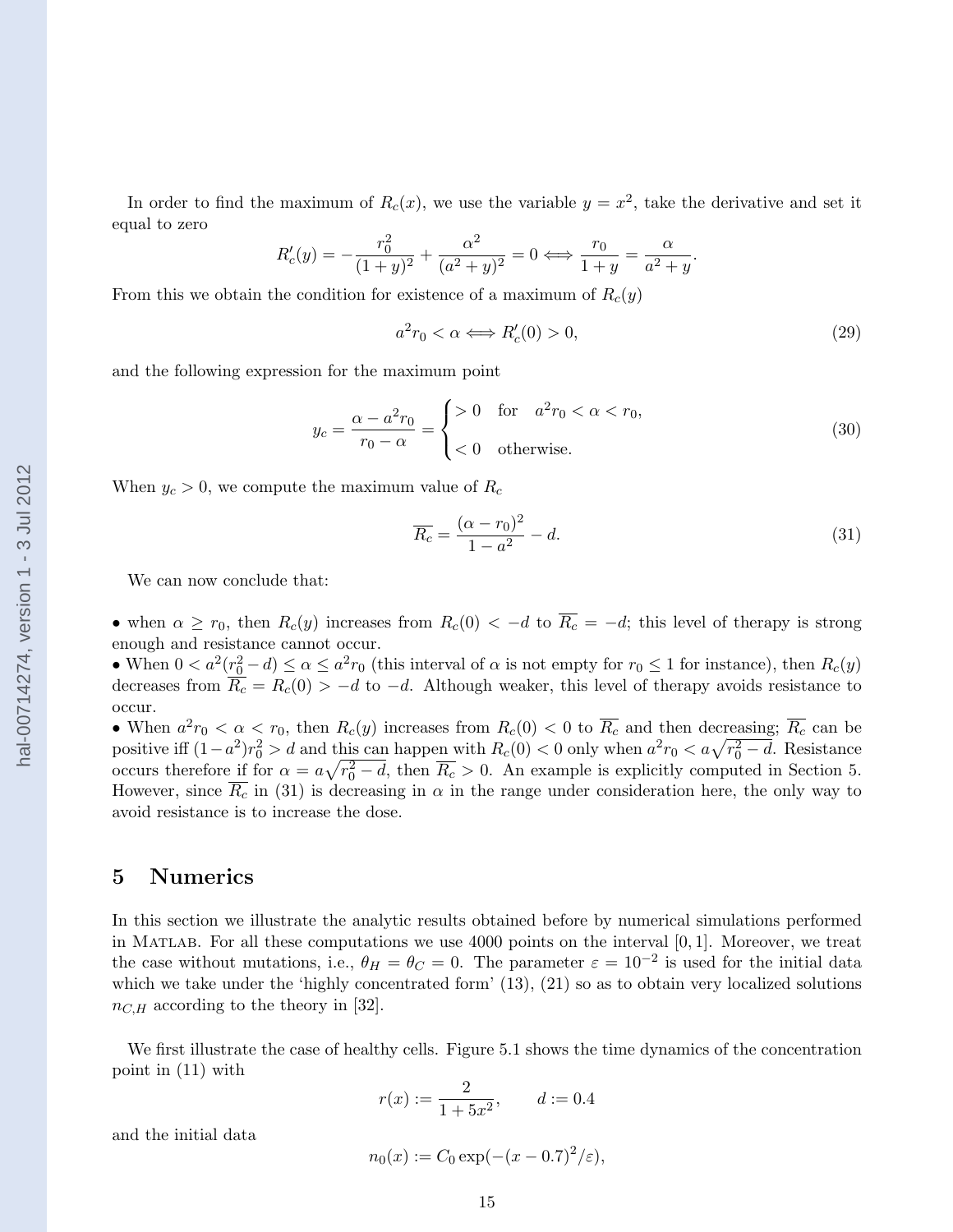0.7 40.6 hal-00714274, version 1 - 3 Jul 2012 hal-00714274, version 1 - 3 Jul 20120.5 0.4 0.3  $\Omega$  $\mathbf{0}$ 0

<span id="page-15-0"></span>



Figure 5.1: (Healthy cells) The plot to the left shows the level-sets of  $n(t, x)$ . The dotted line shows the unique solution x to  $R(x, \bar{\rho}(t)) = 0$  as a function of t. On the right, we display the values of  $n_H(t, x)$  at the end of the computation. Notice that  $n_H(t, x)$  concentrates and its maximum moves closer towards 0 for larger time.

Next we illustrate the case when the therapy induces resistance. Figure [5.2](#page-16-0) shows the time dynamics of the concentration point in [\(24\)](#page-12-0) with

$$
r(x) := \frac{1}{1+x^2}
$$
,  $d := 0.245$ ,  $\mu(x) := \frac{0.55^2}{0.5^2 + x^2}$ 

and initial data as before but centered at  $\overline{x_0} = 0.5$ 

$$
n_0(x) := C_0 \exp(-(x - 0.5)^2/\varepsilon).
$$

As shown in Section [4,](#page-13-0) the concentration point for large time can be computed explicitly:

$$
x_C = \sqrt{\frac{\alpha - a^2}{1 - \alpha}} = \sqrt{\frac{2}{3}} \approx 0.8165.
$$

Since we have exponential growth of the maximum of  $n_c$ , after a certain time the computations are breaking down. In order to further follow the dynamics of the maximum point  $\bar{x}(t)$ , we use the equation on  $p_{\varepsilon} = \frac{n_c}{\sqrt{2m_{\varepsilon}}}$  $\frac{hc}{\int_0^\infty n_c dx}$ . Results for the calculations on  $p_\varepsilon$  are shown in Figure [5.3.](#page-16-0) Figure [5.2](#page-16-0) and Figure [5.3](#page-16-0) both confirm the results from theory, i.e.,  $r(x) - d(x) - c\mu_C(t) - I(t) = 0$  (with  $I(t)$ ) defined by [\(22\)](#page-12-0)).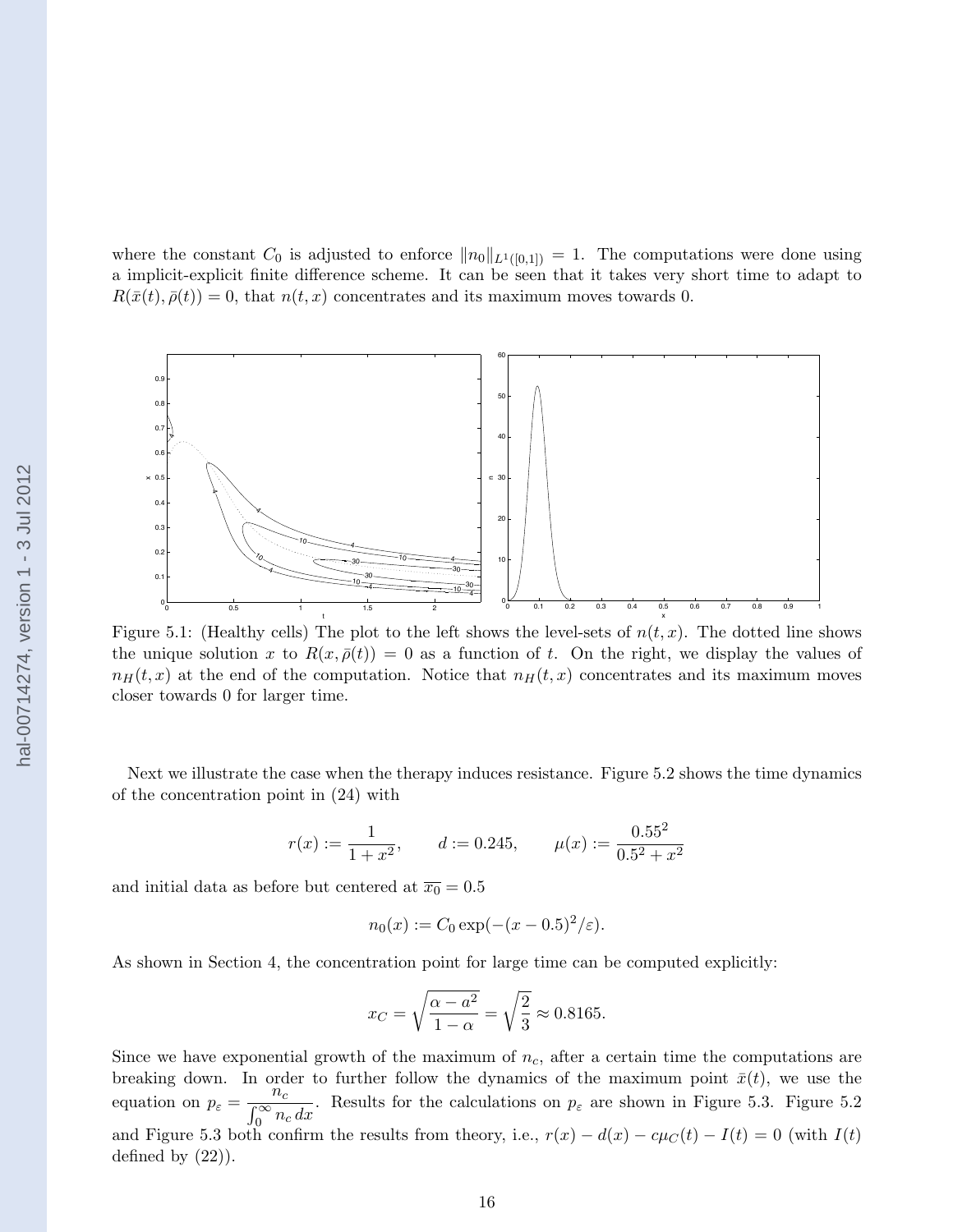<span id="page-16-0"></span>

Figure 5.2: (Resistance) The plot to the left shows the level-sets of  $n_C(t, x) / \int n_C(t, x) dx$ . The smaller of the two positive solutions of  $r(x) - d(x) - c\mu_C(t) - I(t) = 0$  is shown as dotted line. On the right, we plot the values of  $n<sub>C</sub>(t, x)$  at the end of the computation. Calculations are done for the equation  $(24)$  on  $n<sub>C</sub>$ .



Figure 5.3: (Resistance ct'd) The plot to the left shows the level-sets of  $p$ . The smaller of the two positive solutions of  $r(x) - d(x) - c\mu_C(t) - I(t) = 0$  is shown as dotted line. On the right, we plot the values of  $p(t, x)$  at the end of the computation. Calculations are done for the equation on  $p_{\varepsilon}$ .

# 6 A structured population model for healthy and tumor cells under the effects of cytotoxic and cytostatic drugs

We turn to the study of the coupled dynamics of healthy and tumor cells exposed to both cytotoxic and cytostatic drugs. Our model relies on the same structured population formalism presented in Section [2.1.](#page-3-0) However, to allow a better qualitative agreement with biological reality, some modifications are introduced, which make the model more difficult to handle analytically. Therefore, the behavior of its solutions is studied only through numerical simulations, whose results are discussed at the end of this section.

As in Section [2.1,](#page-3-0) the number densities of healthy and cancer cells with resistant gene expression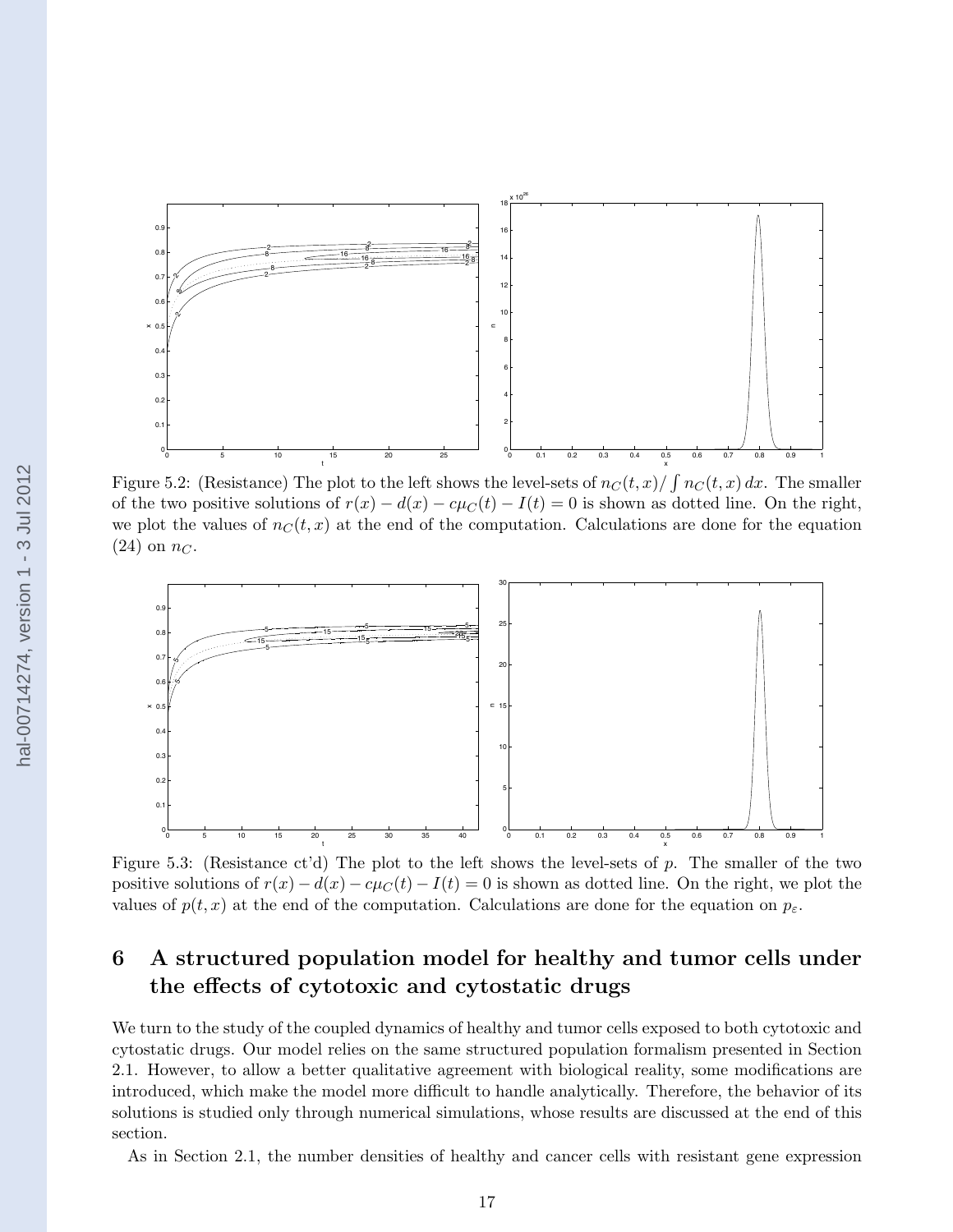<span id="page-17-0"></span>level  $0 \leq x < \infty$  at time  $t \geq 0$  are described by functions  $n_H(t,x) \geq 0$  and  $n_C(t,x) \geq 0$ . The selection/mutation dynamics of cells under the effects of cytotoxic and cytostatic drugs are given by the system below:

mutations and renewal

$$
\frac{\partial}{\partial t}n_H(x,t) = \frac{\theta_H}{1 + \alpha_H c_2(t)} \left( \int r_H(y)M(y,x)n_H(t,y)dy - r_H(x)n_H(x,t) \right) + \frac{\left( \frac{r_H(x)}{1 + \alpha_H c_2(t)} - d_H(x)I_H(t) \right) n_H(x,t)}{\text{growth with cytostatic therapies and death}} - \frac{c_1(t)\mu_H(x)n_H(x,t)}{\text{effect of cytotoxic therapies}} \quad (32)
$$

$$
\frac{\partial}{\partial t}n_C(x,t) = \frac{\theta_C}{1 + \alpha_C c_2(t)} \left( \int r_C(y)M(y,x)n_C(t,y)dy - r_C(x)n_C(x,t) \right) \n+ \left( \frac{r_C(x)}{1 + \alpha_C c_2(t)} - d_C(x)I_C(t) \right) n_C(x,t) - c_1(t)\mu_C(x)n_C(x,t),
$$
\n(33)

where

$$
I_H(t) := a_{HH}\rho_H(t) + a_{HC}\rho_C(t), \qquad I_C(t) := a_{CH}\rho_H(t) + a_{CC}\rho_C(t).
$$
 (34)

Apart from integrals  $I_H$  and  $I_C$ , which have a different meaning with respect to the integral I considered within the previous sections, the same notations of Section [2.1](#page-3-0) are used in the above equations. In addition:

• Kernel  $M(y, x)$  denotes the probability that a mutation of a healthy/cancer cell with gene expression y leads to a daughter cell with level  $x$ .

• Functions  $r_H(x)$  and  $r_G(x)$  stand, respectively, for the proliferation rate of healthy and cancer cells with gene expression  $x$ . Factors

$$
\frac{1}{1 + \alpha_H c_2(t)} \quad \text{and} \quad \frac{1}{1 + \alpha_C c_2(t)}
$$

mimic the effects of cytostatic drugs, whose concentration at time t is described by function  $c_2(t)$ . In fact, as previously noted, such therapies act by slowing down cell proliferation, rather than by killing cells. The average sensitivities of healthy and cancer cells to these drugs are modeled by parameters  $\alpha_H, \alpha_C \in \mathbb{R}^+$ .

• Function  $d_H(x)$  represents the death rate of healthy cells due both to apoptosis and deprivation of resources (e.g., oxygen and glucose) by cancer cells. Analogously, function  $d_C(x)$  models the death rate of cancer cells because of the competition for space and resources with the other cells. Two main differences are here introduced with respect to the model presented in Section [2.1.](#page-3-0) On the one side, we assume the growth of cancer cells to be hampered by the competition for space and resources among themselves and healthy cells as well. As a result, we multiply  $d_C(x)$  by  $I_C(t)$ . On the other side, we consider apoptosis and competition phenomena involving normal cells as mediated by interactions with the surrounding cells. Therefore, instead of multiplying function  $r_H(x)$  by  $\frac{1}{(1+\varrho(t))^{\beta}}$  as in [\(1\)](#page-3-0), we multiply  $d_H(x)$  by  $I_H(t)$ . It is worth noticing that both modeling strategies mimic the same effects of net proliferation and death.

• Function  $c_1(t)$  denotes the concentration, at time t, of cytotoxic agents, which are assumed to kill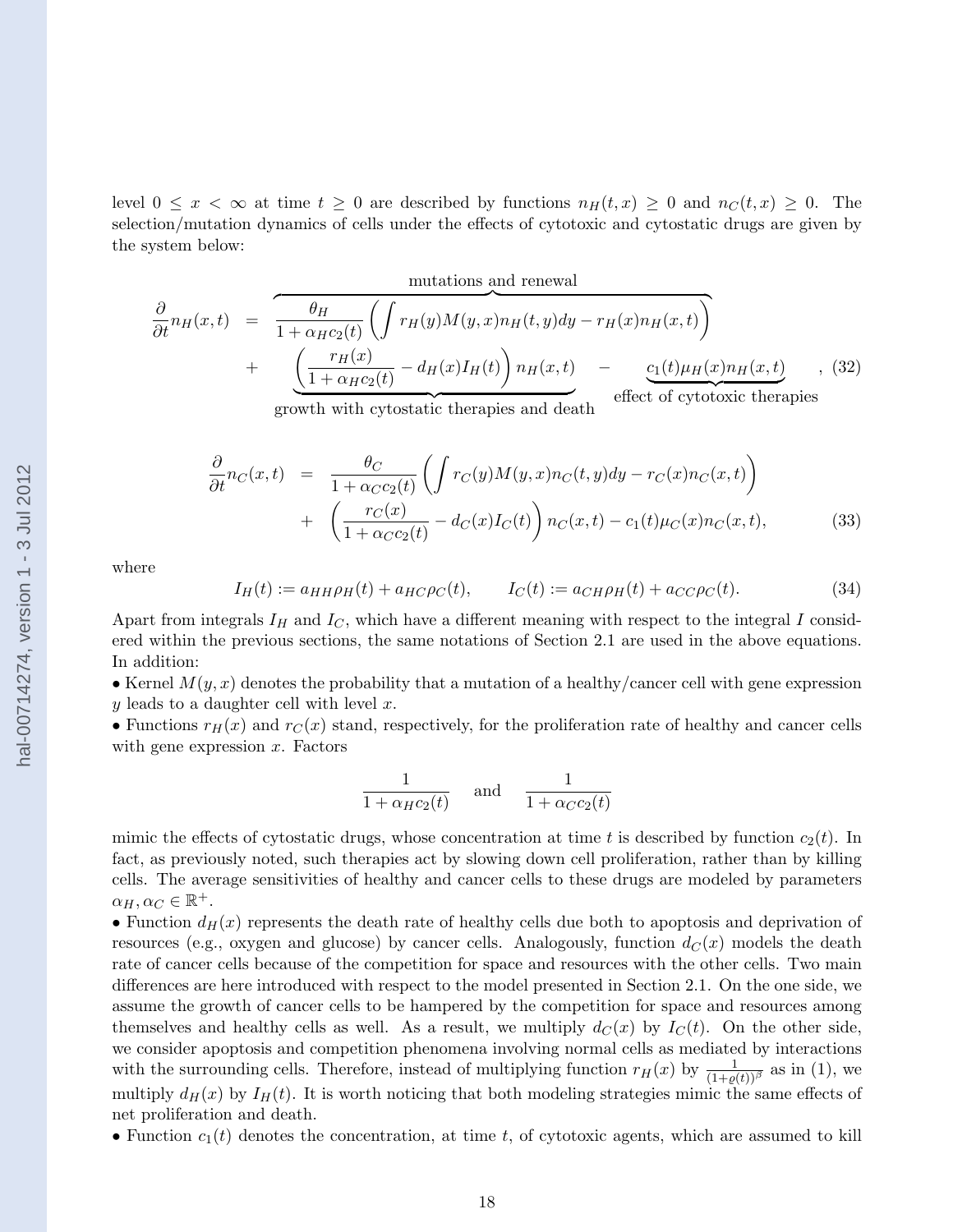<span id="page-18-0"></span>both healthy and cancer cells with gene expression x at rates  $\mu_H(x)$  and  $\mu_C(x)$ , respectively. • Coefficients  $a_{HC}$  and  $a_{HH}$  stand, respectively, for the average interaction rates between healthy and cancer cells or among healthy cells themselves. Analogous considerations hold for  $a_{CH}$  and  $a_{CC}$ .

As in Section [2.1,](#page-3-0) model [\(32\)](#page-17-0), [\(33\)](#page-17-0) can be recast in the equivalent form given hereafter, in order to highlight the role played by the net growth rates of healthy and cancer cells, which are described by functionals  $R_H(I_H, c_1, c_2, x)$  and  $R_C(I_C, c_1, c_2, x)$ :

$$
\frac{\partial}{\partial t}n_H(x,t) = R_H(I_H(t), c_1(t), c_2(t), x)n_H(x,t) + \frac{\theta_H}{1 + \alpha_H c_2(t)} \int r_H(y)M(y,x)n_H(t,y)dy
$$
  

$$
\frac{\partial}{\partial t}n_C(x,t) = R_C(I_C(t), c_1(t), c_2(t), x)n_C(x,t) + \frac{\theta_C}{1 + \alpha_C c_2(t)} \int r_C(y)M(y,x)n_C(t,y)dy,
$$

with

$$
R_H(I_H(t), c_1(t), c_2(t), x) := \frac{r_H(x)(1 - \theta_M)}{1 + \alpha_H c_2(t)} - d_H(x)I_H(t) - \mu_H(x)c_1(t),
$$
  
\n
$$
R_C(I_C(t), c_1(t), c_2(t), x) := \frac{r_C(x)(1 - \theta_M)}{1 + \alpha_C c_2(t)} - d_C(x)I_C(t) - \mu_C(x)c_1(t).
$$

The following considerations and hypothesis are assumed to hold:

• Parameters  $\theta_{H,C}$  and functions  $\mu_{H,C}$  satisfy the assumptions of Section [2.1.](#page-3-0)

• We consider intra-population interactions as occurring at a higher rate than inter-population ones. As a consequence, the interaction rates are assumed to be real numbers such that

$$
a_{HH}, a_{CC} > 0, \quad a_{HC}, a_{CH} \ge 0, \qquad a_{HH} > a_{HC}, \quad a_{CC} > a_{CH}.\tag{35}
$$

• In analogy with Section [2.1,](#page-3-0) with the aim of translating in mathematical terms the idea that producing resistance genes implies resource allocation both for healthy and cancer cells (eventhough this is debated), we assume functions  $r_H$  and  $r_C$  to be decreasing

$$
r_{H,C}(\cdot) > 0, \qquad r'(\cdot)_{H,C} < 0. \tag{36}
$$

In order to mimic the fact that mutations conferring resistance to therapies may also provide cells with stronger competitive abilities, functions  $d_H$  and  $d_C$  are assumed to be decreasing

$$
d_{H,C}(\cdot) > 0, \qquad d'(\cdot)_{H,C} < 0. \tag{37}
$$

• Since we assume that cytostatic agents are designed to be more effective against cancer cells rather against healthy cells, we make the additional assumption

$$
\alpha_H < \alpha_C. \tag{38}
$$

We analyse the model with these new ingredients through numerical simulations illustrating how the outputs can be influenced by different concentrations of cytotoxic and cytostatic agents. From a biological perspective, this means to use the present model as an in silico laboratory to highlight some mechanisms that may play a key role in the development of cancer resistance to therapies, with the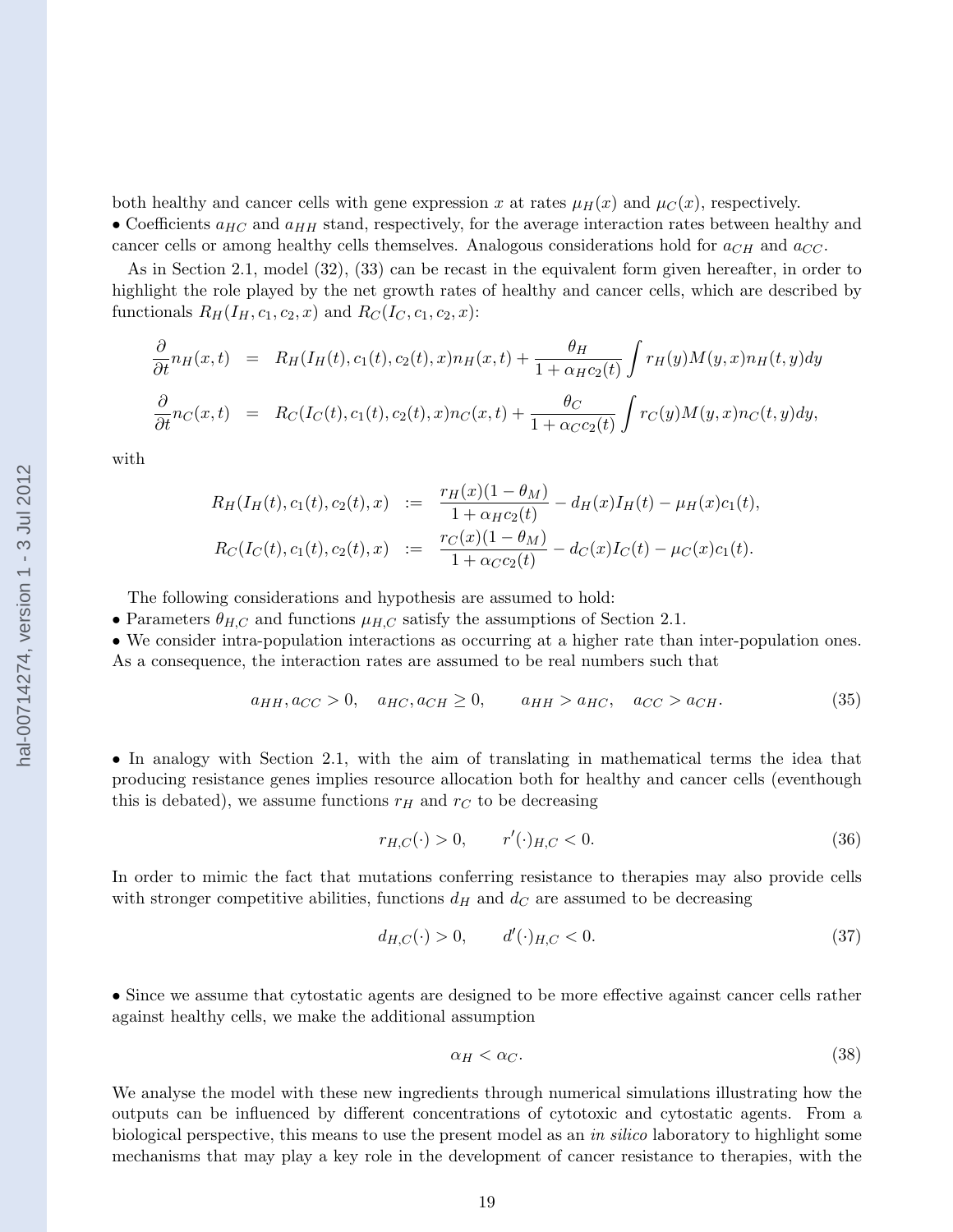aim of providing support to the design of optimal therapeutic strategies. The following contents are organized into four subsections. Subsection 6.1 presents those assumptions that define the general setup for numerical simulations. Subsection 6.2 and subsection [6.3](#page-20-0) are devoted to study the separate effects of cytotoxic and cytostatic drugs on the dynamics of healthy and cancer cells. Finally, subsection [6.4](#page-20-0) focuses on the combined action of these two classes of anti-cancer agents, looking for the existence of suitable doses allowing the design of optimal therapeutic strategies.

### 6.1 Setup for numerical simulations

Numerical simulations are performed as in Section [5](#page-14-0) with 2000 points on the interval [0, 1]. Interval  $[0, T]$  with  $T = 2000dt$  is selected as time domain, where the unit time dt is chosen equal to 0.1.

We choose the initial conditions

$$
n_H(t = 0, x) = n_C(t = 0, x) = n^0(x) := C^0 \exp(-(x - 0.5)^2/\varepsilon),
$$
\n(39)

where  $C^0$  is a positive real constant such that

$$
\varrho_H(t=0) + \varrho_C(t=0) \approx 1.
$$

Parameter  $\varepsilon$  is set equal to 0.01 to mimic a biological scenario where most of the cells are characterized by the resistant gene expression level corresponding to  $x = 0.5$  at the beginning of observations.

Assumptions and definitions given hereafter are used along all simulations:

$$
M(y, x) := C_M \exp(-(y - x)^2/(0.01)^2), \qquad C_M \int_0^1 \exp(-(y - x)^2/(0.01)^2) dx = 1, \quad \forall y \in [0, 1],
$$
  
\n
$$
\theta_H = \theta_C = \theta := 0.1, \qquad r_H(x) := \frac{1.5}{1 + x^2}, \qquad r_C(x) := \frac{3}{1 + x^2}, \qquad \alpha_H := 0.01, \quad \alpha_C := 1,
$$
  
\n
$$
a_{HH} = a_{CC} = a := 1, \quad a_{HC} := 0.07 \quad a_{CH} := 0.01,
$$
  
\n
$$
d_H(x) := 0.5(1 - 0.1x), \quad d_C(x) := 0.5(1 - 0.3x),
$$
  
\n
$$
\mu_H(x) := \frac{0.2}{(0.7)^2 + x^2}, \quad \mu_C(x) := \frac{0.4}{(0.7)^2 + x^2}.
$$

Functions  $c_1(t)$  and  $c_2(t)$  are assumed to be constant, i.e.

$$
c_1(t) := c_1 \in \mathbb{R}^+, \qquad c_2(t) := c_2 \in \mathbb{R}^+.
$$

The values of parameters  $c_1$  and  $c_2$  are chosen case by case according to our aim in each subsection.

#### 6.2 Effects of cytotoxic drugs

At first, we study the effects of cytotoxic agents only on the dynamics of healthy and cancer cells. With this aim, we run simulations for different values of parameter  $c_1$  with  $c_2 = 0$ . The obtained results are summarized by Figure [6.4,](#page-20-0) which depicts a scenario that is in good agreement with clinical observations.

In absence of the rapeutic agents (i.e., when  $c_1 = c_2 = 0$ ), we observe, at the end of the simulations, the selection for those cells that are characterized by a low expression level of the resistant genes and thus, due to assumption [\(36\)](#page-18-0), by a strong proliferative potential. On the other hand, as long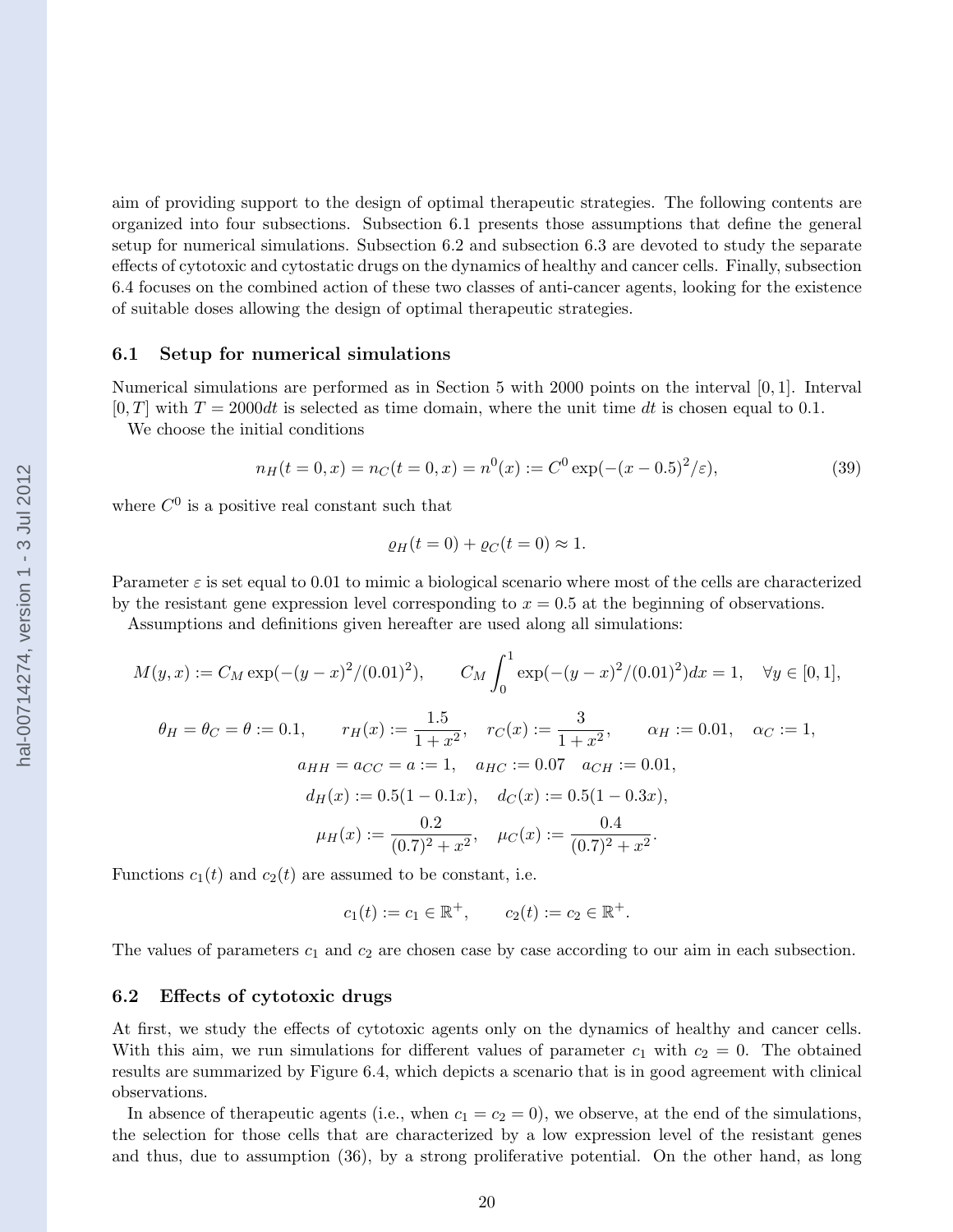<span id="page-20-0"></span>as  $c_1$  increases, the number of cancer cells inside the sample at the end of the observation window becomes smaller but, due to the typical side-effects of cytotoxic agents, even the number of healthy cells decreases. Furthermore, Figure 6.4 highlights how cytotoxic agents alone favor the selection of resistant clones. In fact, the average resistant gene expression level of cells tends to increase with the concentrations of therapeutic agents.



Figure 6.4: (Cytotoxic drugs only) Trends of  $n_C(x,t)$  (left) and  $n_H(x,t)$  (right) at  $t = 2000$  for  $c_1 = 0$ (dashed-dotted lines),  $c_1 = 1.75$  (dashed lines) and  $c_1 = 3.5$  (solid lines). In all cases, parameter  $c_2$  is set equal to zero. As parameter  $c_1$  increases, functions  $n<sub>C</sub>(t = 2000, x)$  and  $n<sub>H</sub>(t = 2000, x)$  tend to be highly concentrated around some increasing values of  $x$  and their maximum values become smaller; this indicates higher resistance with higher doses of drug.

### 6.3 Effects of cytostatic drugs

Focusing on the action of cytostatic agents alone, we run simulations increasing parameter  $c_2$  and keeping  $c_1 = 0$ . The results presented in Figure [6.5](#page-21-0) highlight the capability of the present model to mimic the effects typically induced by cytostatic agents on cells dynamics. In fact, under the considered values of  $c_2$ , the dynamics of healthy cells is kept unaltered while the proliferation of cancer cells is reduced as long as the drug concentration increases. Furthermore, it should be noted that increasing values of  $c_2$  tend to slow down the dynamics of cancer cells, i.e., for larger values of  $c_2$ , function  $n_C(x, t)$  at the end of simulations stays closer to the initial data  $n_C(t = 0, x)$ .

### 6.4 Combined effects of cytotoxic and cytostatic drugs

Finally, we are interested in analyzing the effects on cell dynamics caused by the simultaneous action of cytotoxic and cytostatic drugs. As a result, we perform simulations with various values of both  $c_1$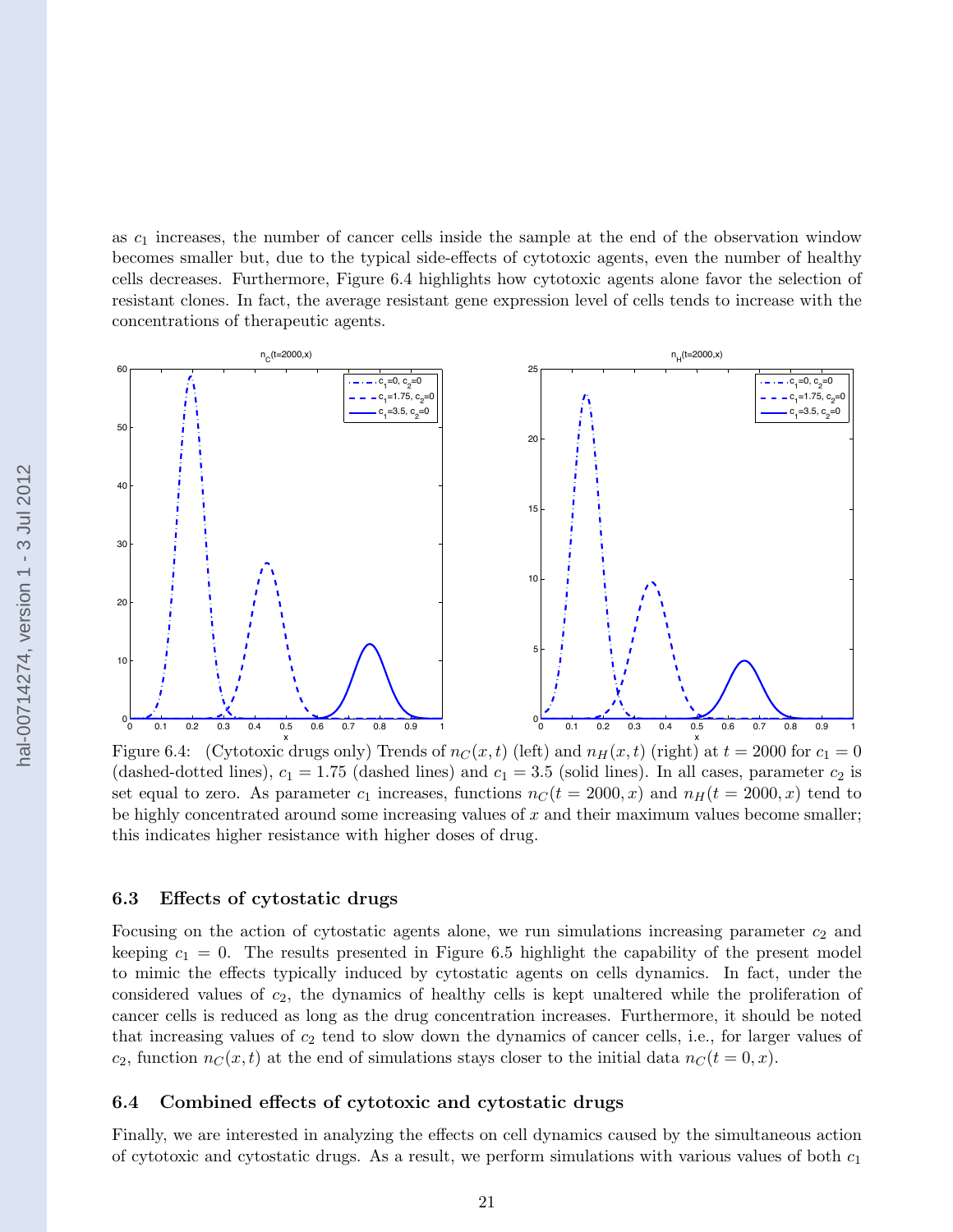<span id="page-21-0"></span>

 $n_{\text{c}}(t=2000,x)$ 

 $c_2 = 1$  (dashed-dotted lines),  $c_2 = 3$  (dashed lines) and  $c_2 = 7$  (solid lines). In all cases, parameter  $c_1$  is set equal to zero. Increasing values of parameter  $c_2$  lead the qualitative behavior of function  $n<sub>C</sub>(t = 2000, x)$  to become closer to the one of  $n<sub>C</sub>(t = 0, x)$ . On the other hand, the trend of function  $n_H(t = 2000, x)$  remains basically unaltered.

 $n_{\text{H}}(t=2000,x)$ 

 $c_{1}^{\phantom{\dag}}$ =0,  $c_{2}^{\phantom{\dag}}$ =1  $c_1 = 0$ ,  $c_2 = 3$  $c_1 = 0$ ,  $c_2 = 7$ 

and  $c_2$ . The obtained results are summarized by Figure [6.6](#page-22-0) and Figure [6.7.](#page-23-0) They show that there are values of  $c_1$  and  $c_2$  leading to extinction of the cancer cells while keeping alive about one half of the healthy cells at the end of computations. This is consistent with experimental observations suggesting that different therapies in combination can avoid the emergence of resistance and minimize side-effects on healthy cells. Furthermore, it should be noted that such values of  $c_1$  and  $c_2$  are smaller than the highest ones considered in previous simulations, which do not even allow a complete eradication of cancer cells (see Figure [6.4](#page-20-0) and Figure 6.5). Therefore, these results also suggest that optimized anti-cancer treatments can be designed making use of proper combinations between cytotoxic and cytostatic agents, thus supporting the idea that looking for protocols based on treatment optimization can be a more effective strategy for fighting cancer rather than only using high drug doses.

### 7 Conclusion and perspectives

Based on a model adapted from ecology, we have presented a mathematical analysis of resistance mechanisms to drugs under the assumption that resistance is induced by adaptation to drug environmental pressures. We have used physiologically structured equations where the variable represents the gene expression levels. Theories developed in other contexts of population biology and Darwinian evolution underlay our analysis and finding that therapy can trigger emergence of a resistance gene and result in disease relapse.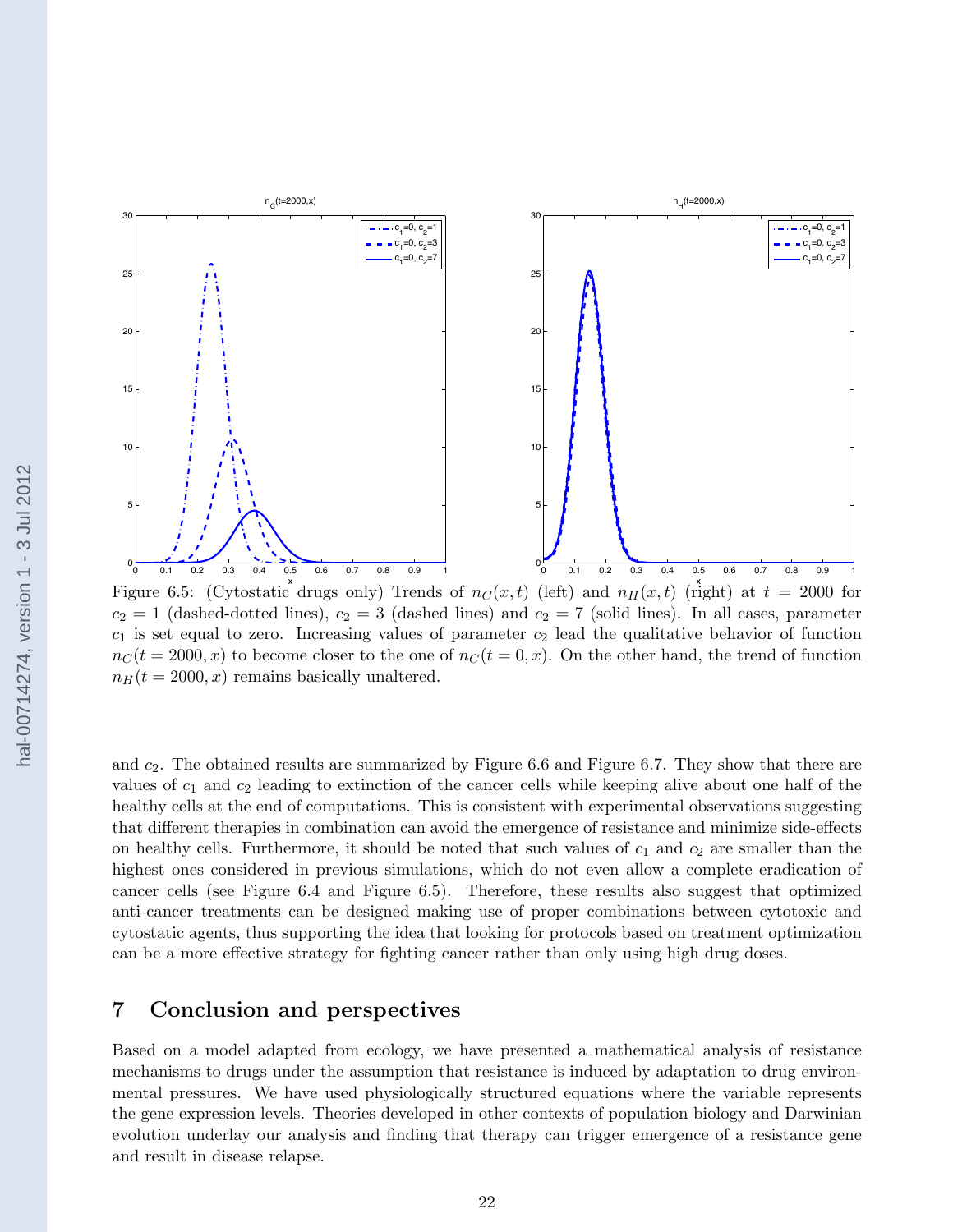<span id="page-22-0"></span>

Figure 6.6: (Cytotoxic and cytostatic drugs) Dynamics of  $n<sub>C</sub>(x, t)$  for  $c<sub>1</sub> = c<sub>2</sub> = 0$  (top-left),  $c<sub>1</sub> = c<sub>1</sub>$  $c_2 = 1$  (top-right),  $c_1 = c_2 = 1.5$  (bottom-left) and  $c_1 = c_2 = 2$  (bottom-right). As long as parameters  $c_1$  and  $c_2$  increase, the maximum value of  $n<sub>C</sub>(t = 2000, x)$  becomes smaller so that, under the choice  $c_1 = c_2 = 2$ , function  $n<sub>C</sub>(x, t)$  tends to zero across time.

Importantly, results suggest the feasibility of optimized anti-cancer treatments, based on specific combinations of cytotoxic and cytostatic drugs (see Section [6\)](#page-16-0). On the other hand, if only cytotoxic drugs are available, then (not surprisingly) the optimal therapy is always to administer the maximal tolerated dose (see Section [4\)](#page-13-0). This scenario is somewhat different from that studied in [\[21\]](#page-24-0), where the resistant and susceptible populations are in competition, a polymorphism that cannot occur in our model because it contains a single environmental variable (Gause competitive exclusion principle). It is worth noting that we have analyzed the possibility for optimization only in the restrictive case of a constant level of therapy and a possible future extension would be to modulate dose with time [\[17\]](#page-24-0).

The model is very simple at this stage and several directions for improvements are possible. As mentioned above, because there is only a single environmental unknown (the drug pressure and only one trait depending on it), polymorphism is not possible and thus a more realistic description of the micro-environment of the cell populations is needed (see [\[10\]](#page-24-0) and the references therein). Another research direction would be to include several qualitatively different drug resistance mechanisms, together with realistic, targeted, and clinically acceptable multi-drug therapies.

Acknowledgments. The authors wish to thank J.-P. Marie (Hôpital Saint-Antoine, Paris) for many helpful discussions and insights on the modeling issues. JC, MEH and BP are supported by a PEPii grant from the Centre National de la Recherche Scientifique.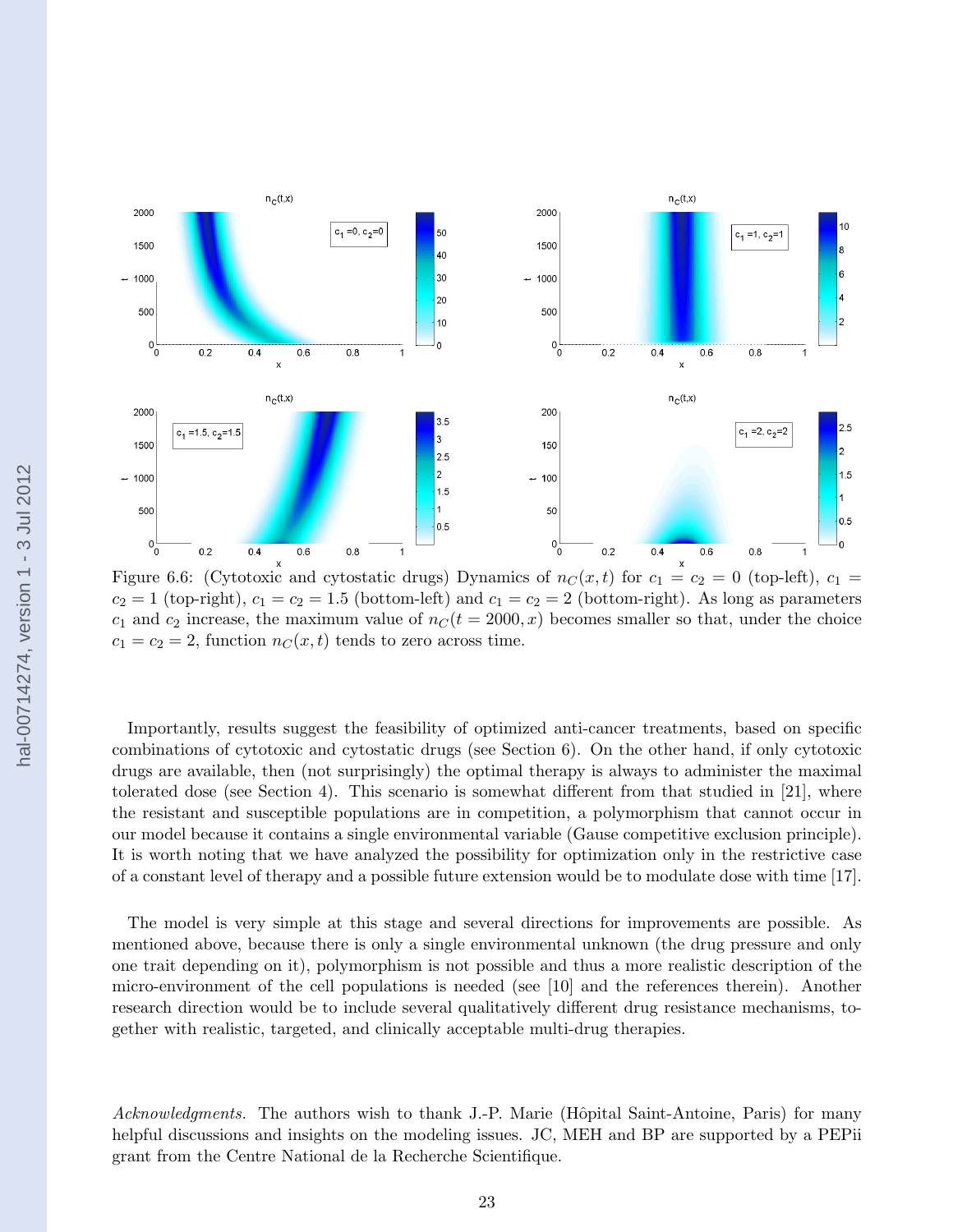<span id="page-23-0"></span>

Figure 6.7: (Cytotoxic and cytostatic drugs) Dynamics of  $n_H(x,t)$  for  $c_1 = c_2 = 0$  (top-left),  $c_1 = c_2$  $c_2 = 1$  (top-right),  $c_1 = c_2 = 1.5$  (bottom-left) and  $c_1 = c_2 = 2$  (bottom-right). As long as parameters  $c_1$  and  $c_2$  increase, the maximum value of  $n_H(t = 2000, x)$  becomes smaller but about one half of the healthy cells is still alive at the end of computations.

# References

- [1] D'Agata E. M. C., Dupont-Rouzeyrol M., Magal P., Olivier D. and Ruan S. The impact of different antibiotic regimens on the emergence of antimicrobial-resistant bacteria. PLoS One 3(12): es4036 (2008).
- [2] Bacaër N. and Sokhna C. A reaction-diffusion system modeling the spread of resistance to an antimalarial drug. Math. Biosc. Eng. Vol. 2(2) (2005) 227–238.
- [3] Barles G. Solutions de viscosité et équations de Hamilton-Jacobi. Collec. SMAI, Springer-Verlag, Paris 2002.
- [4] Barles G., Mirrahimi S. and Perthame, B. Concentration in Lotka-Volterra parabolic or integral equations: a general convergence result. Methods Appl. Anal., 16(3):321–340, 2009.
- [5] Barles G., Perthame B. Concentrations and constrained Hamilton-Jacobi equations arising in adaptive dynamics. In Recent Developments in Nonlinear Partial Differential Equations, D. Danielli editor. Contemp. Math. 439 (2007), 57–68.
- [6] Bozic I., Antal T., Ohtsuki H., Carter H., Kim D., Chen S., Karchin R., Kinzler K.W., Vogelstein B. and Nowak M.A., Accumulation of driver and passenger mutations during tumor progression. Proc. Natl. Acad. Sci. USA, 107 (2010) 1854518550.
- [7] Calsina A. and Cuadrado S. A model for the adaptive dynamics of the maturation age, Ecological ` Modelling, 133 (2000) 33-43.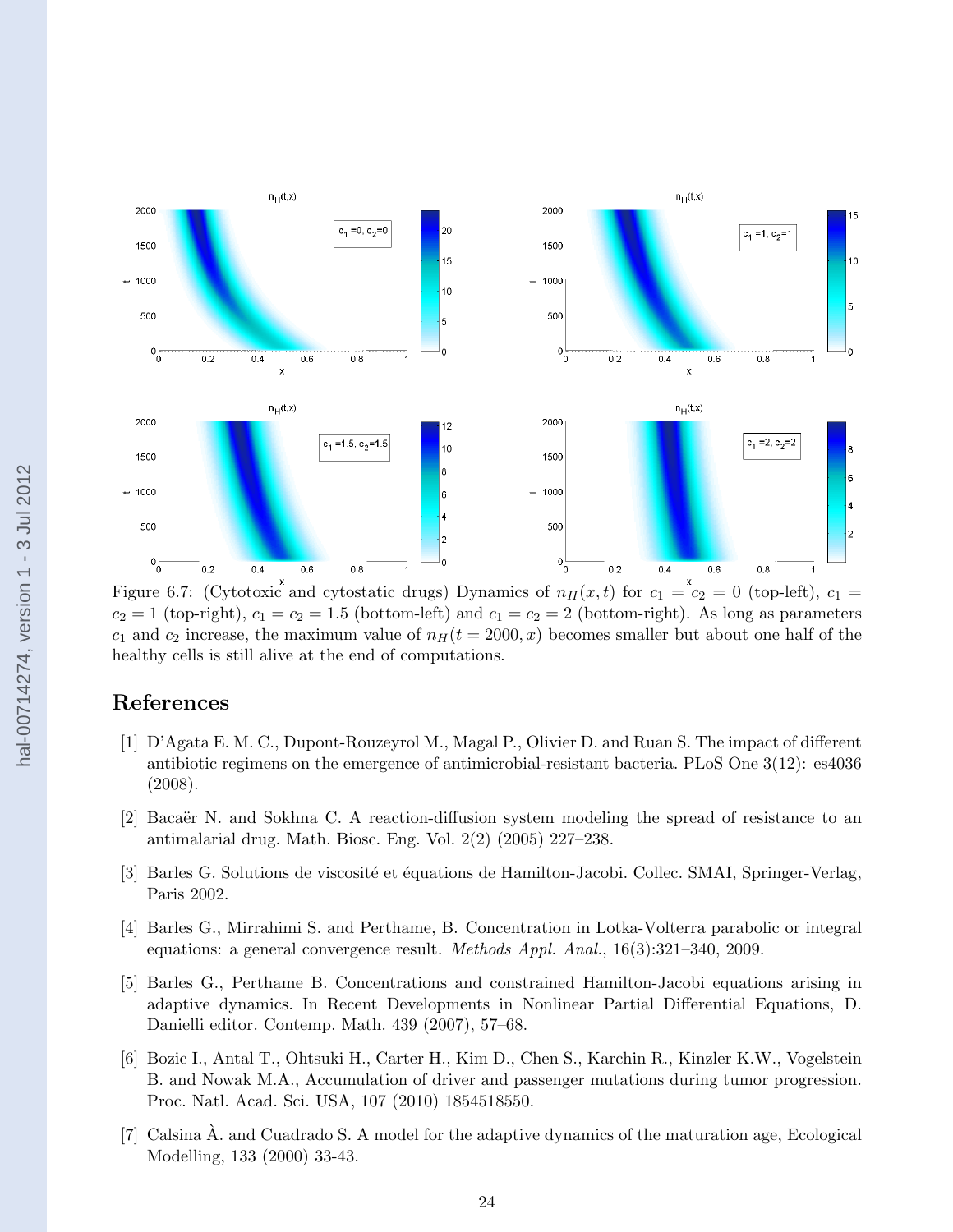- <span id="page-24-0"></span>[8] Calsina A. and Cuadrado S. Small mutation rate and evolutionarily stable strategies in infinite ` dimensional adaptive dynamics, J. Math. Biol. 48 (2004) 135-159.
- [9] Champagnat N., Ferrière R. and Méléard S. Unifying evolutionary dynamics: from individual stochastic processes to macroscopic models. Theoretical Population Biology, 69 (2006), No. 3, 297–321.
- [10] Clairambault J. Modelling physiological and pharmacological control on cell proliferation to optimise cancer treatments. Math. Model. Nat. Phenom. Vol. 4, No. 3, 2009, 12–67
- [11] Crandall M. G., Ishii H., Lions P.-L. User's guide to viscosity solutions of second order partial differential equations, Bull. Amer. Math. Soc. 27 (1992), 1–67.
- [12] Day T. and Bonduriansky R. A unified approach to the evolutionary consequences of genetic and nongenetic inheritance. The American Naturalist, Vol. 178 No 2 (2011) E18–36.
- [13] Diekmann O. A beginner's guide to adaptive dynamics. In Rudnicki, R. (Ed.), Mathematical modeling of population dynamics, Banach Center Publications Vol. 63, (2004) 47–86.
- [14] Diekmann O., Jabin P.-E., Mischler S. and Perthame B. The dynamics of adaptation : an illuminating example and a Hamilton-Jacobi approach. Th. Pop. Biol., 67(4) (2005) 257–271.
- [15] Fearon,E. R., Vogelstein B. A genetic model for colorectal tumorigenesis. Cell Vol. 61 (1990) 759–767.
- [16] Fleming W. H. and Soner H. M. Controlled markov processes and vicosity solutions. Applications of Mathematics 25, Springer, 1993.
- [17] Foo J. and Michor F., Evolution of resistance to targeted anti-cancer therapy during continuous and pulsed administration strategies. PLoS Computational Biology, 5 (2009) e1000557.
- [18] Foo J. and Michor F., Evolution of resistance to anti-cancer therapy during general dosing schedules. Journal of Theoretical Biology, 263 (2010) 179–188.
- [19] Friedberg E.C., Walker G.C., Siede W., Wood R.D., Schultz R.A. and Ellenberger T., DNA repair and mutagenesis. ASM Press (2005).
- [20] Gatenby R. A. A change of strategy in the war on cancer. Nature Vol. 459, (2009), 508–509.
- [21] Gatenby R. A., Silva A. S., Gillies R. J. and Frieden B. R. Adaptive therapy. Cancer Research 69(11) 2009, 4894–4903.
- [22] Goldie J., Coldman A. Drug resistance in cancer: mechanisms and models, Cambridge University Press, 1998.
- [23] Gomulkiewicz R. and Holt R. D. When does evolution by natural selection prevent extinction? Evolution, 49(1), 201–207 (1995).
- [24] Gottesman M. M., Fojo T. and Bates S. E., Multidrug resistance in cancer: role of ATP-dependent transporters. Nature Reviews Cancer, Vol. 2 (2002) 48–58.
- [25] Greaves M. and Maley C.C., Clonal evolution in cancer. Nature, 481 (2012) 306–313.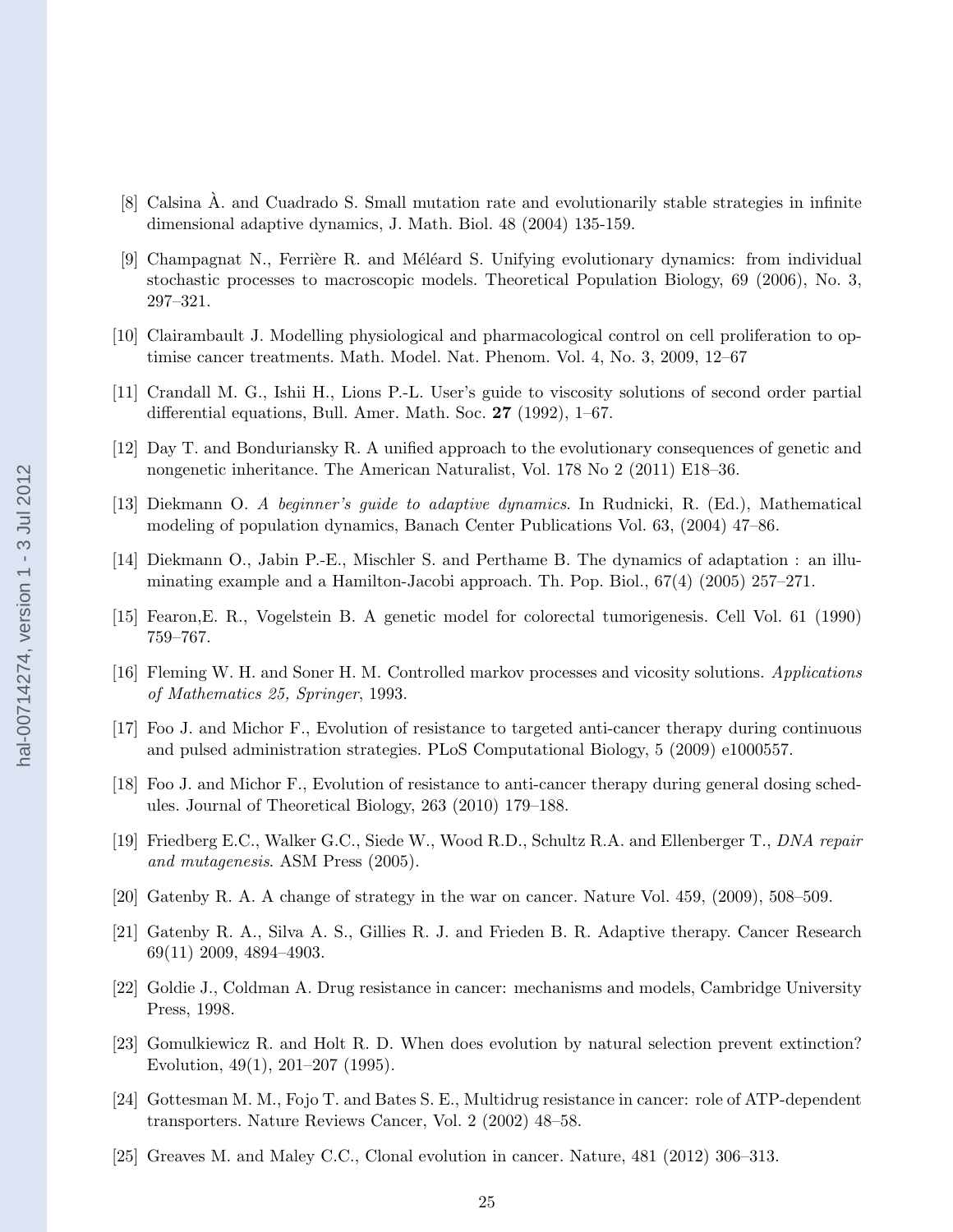- <span id="page-25-0"></span>[26] Jabin P.-E. and Raoul G. Selection dynamics with competition. J. Math. Biol. Vol. 63, No 3 (2011) 493–517.
- [27] Jerez C. A. Metal Extraction and Biomining. The Desk Encyclopedia of Microbiology. (Moselio Schaechter, Editor) 762–775, Oxford: Elsevier.
- [28] Kimmel M. and Świerniak A. Control theory approach to cancer chemotherapy: benefiting from phase dependence and overcoming drug resistance. pp. 185–221 in Tutorials in Mathematical Biosciences III, Lect. Notes Math. 1872, A. Friedman ed., Springer, 2006.
- [29] Komarova N.L., Wodarz D. Drug resistance in cancer: Principles of emergence and prevention. PNAS Vol. 102 (2005), 9714–9719.
- [30] Kivisaar M. Stationary phase mutagenesis: mechanisms that accelerate adaptation of microbial populations under environmental stress. Environmental Microbiology (2003) 5(10), 814–827.
- [31] Lemesle V., Mailleret L. and Vaissayre M. Role of spatial and temporal refuges in the evolution of pest resistance to toxic crops. Acta Biotheoretica, Vol. 58 (2), 89–102 (2010).
- [32] Lorz A., Mirrahimi S. and Perthame B. Dirac mass dynamics in multidimensional nonlocal parabolic equations. CPDE Vol. 36(6), 2011, 1071–1098.
- [33] McCormick F. Cancer Therapy Based on Oncogene Addiction. J. Surg. Oncol. Vol. 103 (2011), 464–467.
- [34] Magal P. and Webb G. F. Mutation, selection and recombination in a model of phenotype evolution. Discrete Contin. Dynam. Systems Vol. 6, No 1 (2000) 221–236.
- [35] Marzac C. et al. ATP-Binding-Cassette transporters associated with chemoresistance: transcriptional profiling in extreme cohorts and their prognostic impact in a cohort of 281 acute myeloid leukemia patients. Haematologica 96(9), 2011, 1293–1301.
- [36] Pasquier J., Magal P., Boulangé-Lecomte C., Webb G.F., Le Foll F. Consequences of cell-tocell P-glycoprotein transfer on acquired multi-drug resistance in breast cancer: a cell population dynamics model, Biology Direct, 6:5 (2011).
- [37] Perthame B., Transport equations in biology. Series 'Frontiers in Mathematics', Birkhauser (2007).
- [38] Perthame B. and Barles G. Dirac concentrations in Lotka-Volterra parabolic PDEs. Indiana Univ. Math. J. 57(7) 2008, 3275–3301.
- [39] Pienta K.J. McGregor N. Axelrod R. and Axelrod D.E. Ecological Therapy for Cancer: Defining Tumors Using an Ecosystem Paradigm Suggests New Opportunities for Novel Cancer Treatments. Translational Oncology 1(4), 2008, 158–164.
- [40] Rafii A, Mirshahi P, Poupot M, Faussat AM, Simon A, Ducros E, Mery E, Couderc B, Lis R, Capdet J, Bergalet J, Querleu D, Dagonnet F, Fourni´e JJ, Marie JP, Pujade-Lauraine E, Favre G, Soria J, Mirshahi M. Oncologic trogocytosis of an original stromal cells induces chemoresistance of ovarian tumours. PLoS One, 3(12), (2008), e3894.
- [41] Scotto K.W. Transcriptional regulation of ABC drug transporters. Oncogene 22:7496–7511, 2003.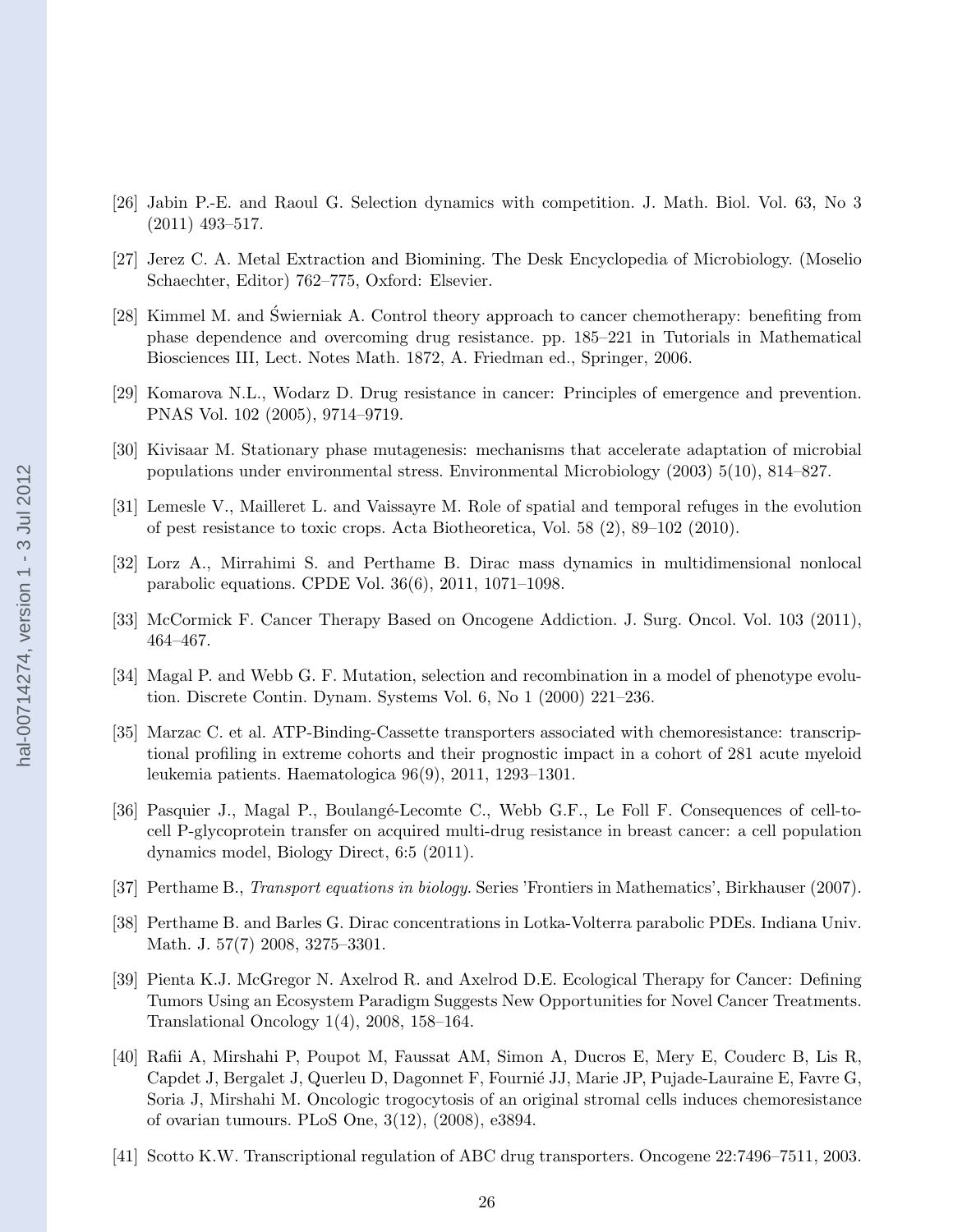- <span id="page-26-0"></span>[42] Shah N.P., Tran C.T., Lee F.Y., Chan P., Norris D. and Sawyers C. L. Overriding imatinib resistance with a novel ABL kinase inhibitor. Science Reports 305 (2004) 399–401.
- [43] Silva A.S. and Gatenby R.A., A theoretical quantitative model for evolution of cancer chemotherapy resistance. Biology Direct (2010) 5:25.
- [44] Sprouffske K., Pepper J.W., Maley C.C. Accurate Reconstruction of the Temporal Order of Mutations in Neoplastic Progression. Cancer Prevention Research Vol. 4 (2011), 1135-1144.
- [45] Terry, A. G. and Gourley, S.A. Perverse consequences of infrequently culling a pest. Bull. Math. Biol., Vol. 72 (2010), 1666–1695.
- [46] Tomasetti C. and Levy D. An elementary approach to modeling drug resistance in cancer. Math Biosci Eng. 7 No 4 (2010), 905-18. [doi: 10.3934/mbe.2010.7.905.]
- [47] Tomasetti C. and Levy D. Drug resistance always depends on the cancer turnover rate. SBEC 2010, IFMBE Proceedings 32, pp. 552–555, K.E. Herold, J. Vossoughi, W.E. Bentley eds., Springer, Berlin, 2010.
- [48] Zhou D.C., Ramond S., Viguié F., Faussat A.-M., Zittoun R., Marie J.-P. Sequential emergence of mrp and mdr-1 gene overexpression as well as mdr1-gene translocation in homoharringtonine selected K562 human leukemia cell lines. Int J Cancer, Vol. 65 (1996), 365–371.

## A Matlab code for Figure [5.1](#page-15-0)

```
% solves equation
% \partial_t n = [2. / ((1.+5.*x.^2).*(1 + rho))-0.4]n%------------------------------------------------------------
%------------------------------------------------------------
clear all;
close all;
m=4000; %number of points for space grid
eps=.01; %epsilon
rhoin=1.; %initial rho
dx=1/m; x = (0:m)*dx; % space grid (0,1/m,2/m,...,1)dt=25.*dx^2/eps; %time step
dtsave = dt; %initialize array to save time steps
tfinal = 15000 * dt; %final time
weights = ones(numel(x)); %weights for trapez rule integration
weights(1) = 0.5;weights(end) = 0.5;
```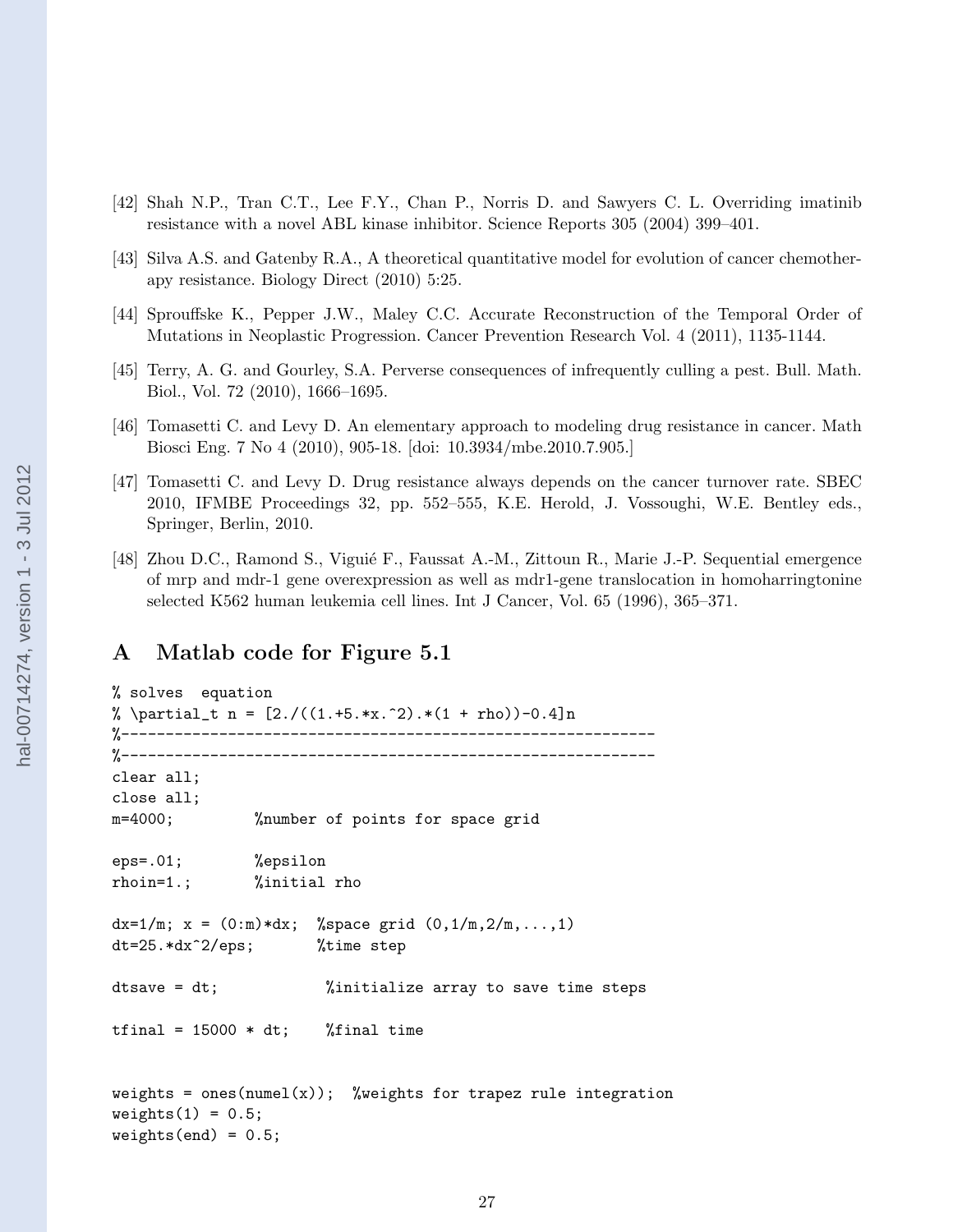```
nd=exp(-(x-.7).^2/eps); %initial data
nd=rhoin*nd/(dx*sum(nd)); %initial data normalized to have mass rhoin
ndd=nd;R=x; \text{\%initialize} ndd and R
count = 0;temps=0;
savend(1,:)=x(1:10:m); %initialize arrary for saving nd at every 10th point in space
while temps < tfinal
   count = count +1dt = min(dt, tfinal -temps);
   rho = dx * trapz(nd)saved(count,:)=nd(1:10:m);arrayt(count) = temps;
   arrayR(count) = ((4-rho)/(5+5*rho))^(1/2);R=2. / ((1. +5.*x.^2).*(1 + rho)) -0.4;Rp = max(0,R)/eps; Rm = min(0,R)/eps; %positive and negative part of R
   ndd = ((1+dt*Rp).*nd)./(1-dt*Rm); %calculate n(t+dt) from n(t)
   nd=ndd;
   temps = temps + dt;end
figure
[X, Y] = meshgridk, x(1:10:m));[C,h]=contour(X,Y,savend',[4 10 30],'LineColor','black');
text\_handle = clabel(C, h);hold on;
plot(arrayt,arrayR,':k');
xlabel('t')ylabel('x')
figure;
plot(x,nd,'k');xlabel('x')
ylabel('n')
```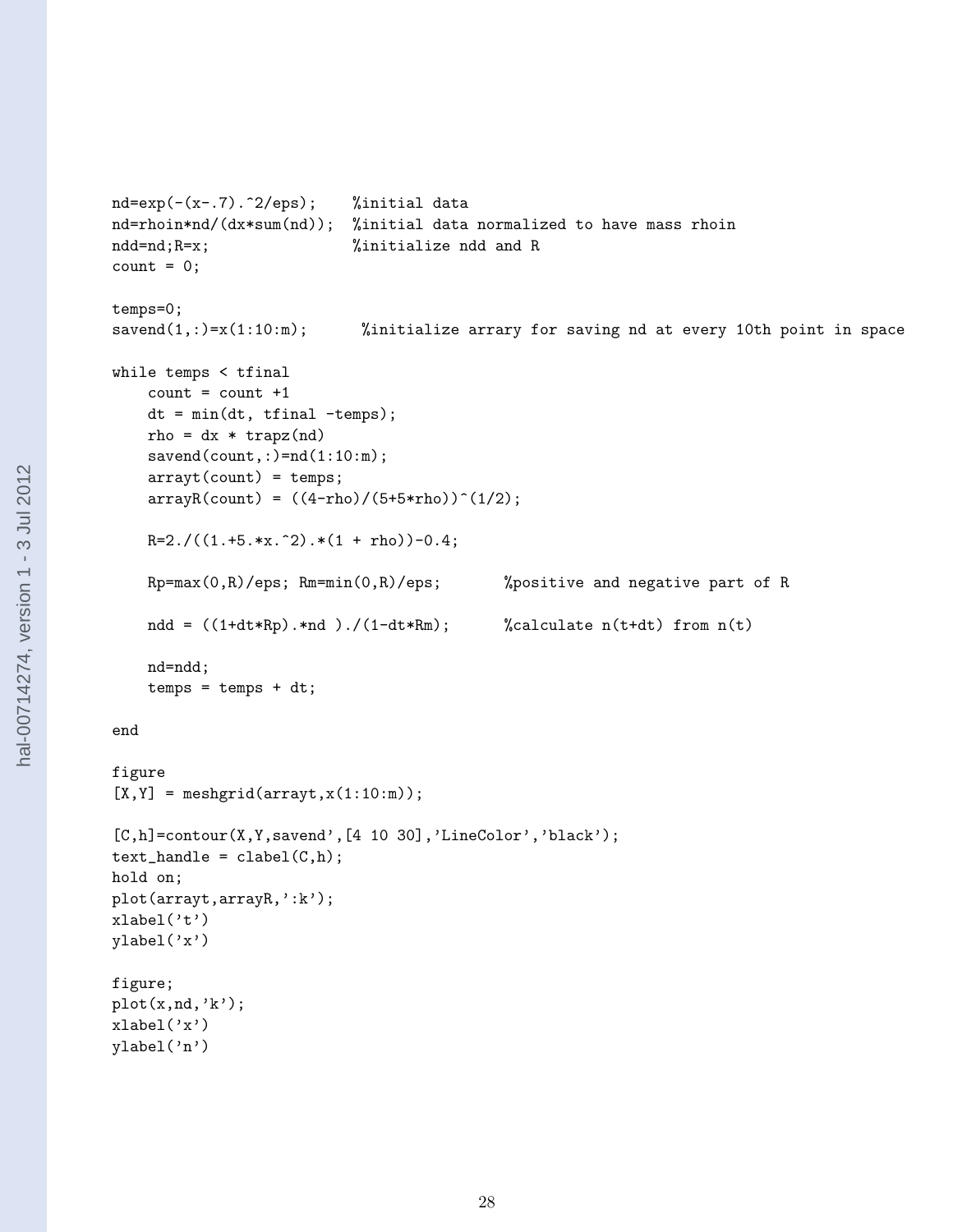## B Matlab code for Figure [5.2](#page-16-0)

```
% solves equation
% \partial_t n = [1./(1.+x.^2)-dea-(a1^2)./(aa^2+x.^2)]n
%-------------------------------------------------------------
% ------------------------------------------------------------
clear all;
close all;
m=4000; %number of points for space grid
eps=.01; %epsilon
rhoin=1.; %initial rho
dx=1/m; x = (0:m)*dx; % space grid (0,1/m,2/m,...,1)dt=4500*dx^2/eps; %time step
dtsave = dt; %initialize array to save time steps
tfinal = 1000 * dt; %final time
weights = ones(numel(x)); %weights for trapez rule integration
weights(1) = 0.5;weights(end) = 0.5;nd=exp(-(x-.5).^2/eps); %initial data
nd=rhoin*nd/(dx*sum(nd)); %initial data normalized to have mass rhoin
ndd=nd;R=x; \text{\%initialize} ndd and R
nd0=nd;
count = 0;temps=0;
savendrenorm(1,:)=x(1:10:m); %initialize arrary for saving nd at every 10th point in space
% saveR(1,:)=x(1:10:m); %initialize arrary for saving R at every 10th point in space
al=.55
aa=.5
dea=.245
R=1./(1.+x.^2)-dea-(al^2)./(aa^2+x.^2);
while temps < tfinal
   count = count +1nd = exp(R*temps/eps).*nd0; %exponential formula to solve the ODE
   pp = nd/(dx * trapz(nd));
```